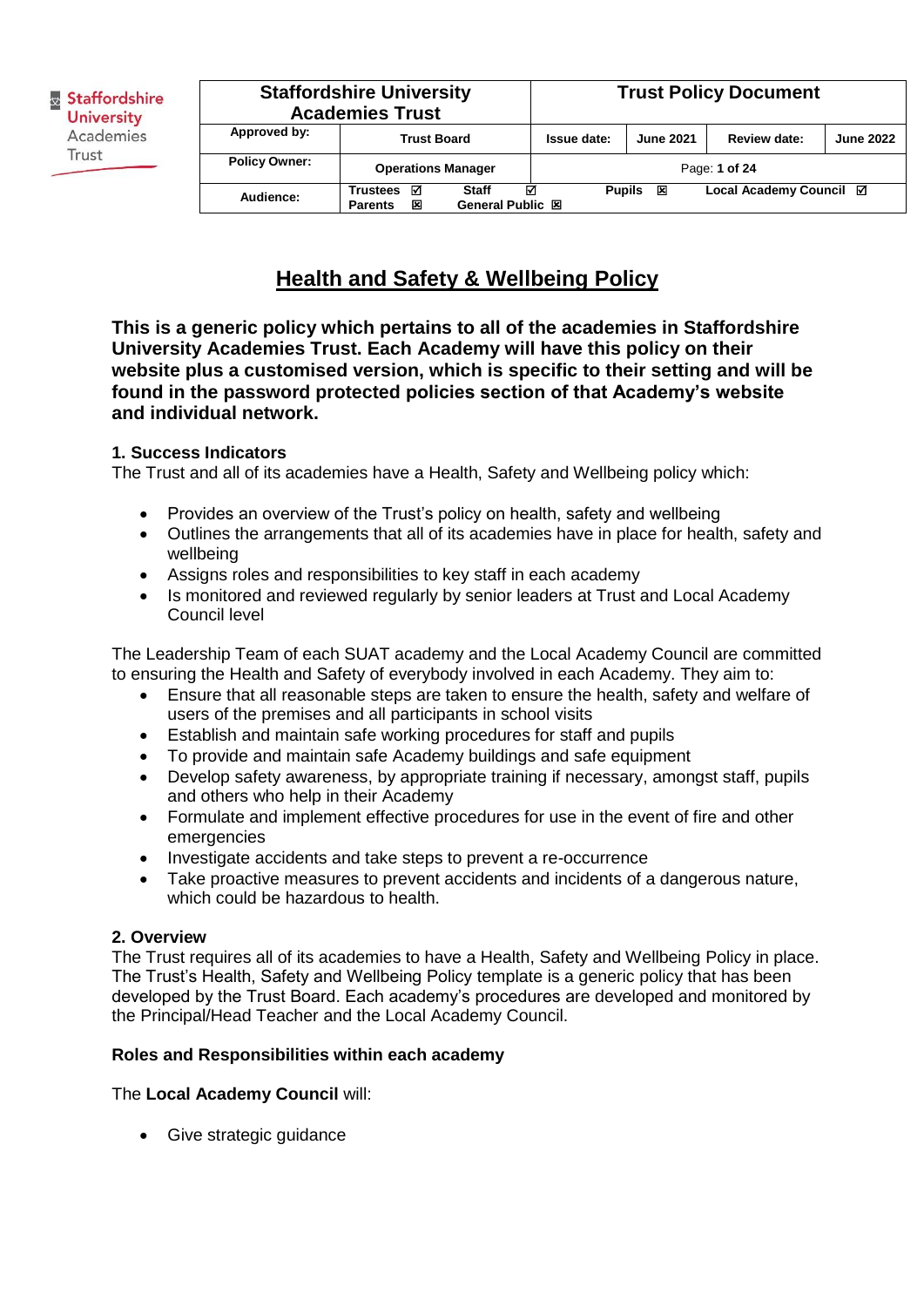|                      | <b>Staffordshire University</b><br><b>Academies Trust</b> |                                         |                    |                  | <b>Trust Policy Document</b> |                  |
|----------------------|-----------------------------------------------------------|-----------------------------------------|--------------------|------------------|------------------------------|------------------|
| Approved by:         | <b>Trust Board</b>                                        |                                         | Issue date:        | <b>June 2021</b> | Review date:                 | <b>June 2022</b> |
| <b>Policy Owner:</b> | <b>Operations Manager</b>                                 |                                         |                    |                  | Page: 2 of 24                |                  |
| Audience:            | ☑<br><b>Trustees</b><br>図<br><b>Parents</b>               | <b>Staff</b><br><b>General Public 図</b> | ☑<br><b>Pupils</b> | 図                | Local Academy Council ⊠      |                  |

- Monitor and review health and safety issues
- Ensure adequate resources for health and safety are available
- Take steps to ensure plant, equipment and systems of work are safe
- Ensure that the academy provides adequate training, information, instruction, induction and supervision to enable everyone in the academy to be safe
- Maintain the premises in a condition that is safe and without significant risk
- Provide a working environment that is safe and healthy
- Provide adequate welfare facilities for staff and pupils
- In their critical friend role, maintain an interest in all the health and safety matters
- Review and monitor the effectiveness of this policy

The **Principal/Head Teacher** is responsible for the day to day running of the Academy. They will:

- Promote a positive, open health and safety culture in their academy
- Report to LAC members on key health and safety issues
- Seek advice from other organisations or professionals, such as the Health and Safety Executive, safety advisers etc. as and when necessary
- Ensure that all staff co-operate with the policy
- Devise and implement safety procedures
- Ensure that risk assessments are reviewed on an annual basis
- Ensure relevant staff have access to appropriate training
- Meet with the Facilities Manager (or their equivalent) regularly to ensure that any building/grounds issues are dealt with in a timely manner

**Senior Leaders** within the Academy will support the Principal/Head Teacher in their role. They will:

- Ensure risk assessments are accurate, suitable and reviewed annually
- Deal with any hazardous practices, equipment or building issues and report to the Principal/Head Teacher if they remain unresolved
- Provide a good example, guidance and support to staff on health and safety issues
- Carry out a health and safety induction for all staff and keep records of that induction
- Keep up to date with new developments in Health and Safety issues for their Academy
- Carry out investigations into accidents and produce reports / statements for any civil or criminal action which may arise
- Ensure any contractors on site are competent in health and safety matters
- Complete an annual health and safety report for the Local Academy Council, during the summer term, in conjunction with the Premises Manager

The **Premises Manager (or the member/s of staff assigned to that role)** is responsible for day to day maintenance and other buildings / grounds issues. They will:

Ensure that any work that has health and safety implications is prioritised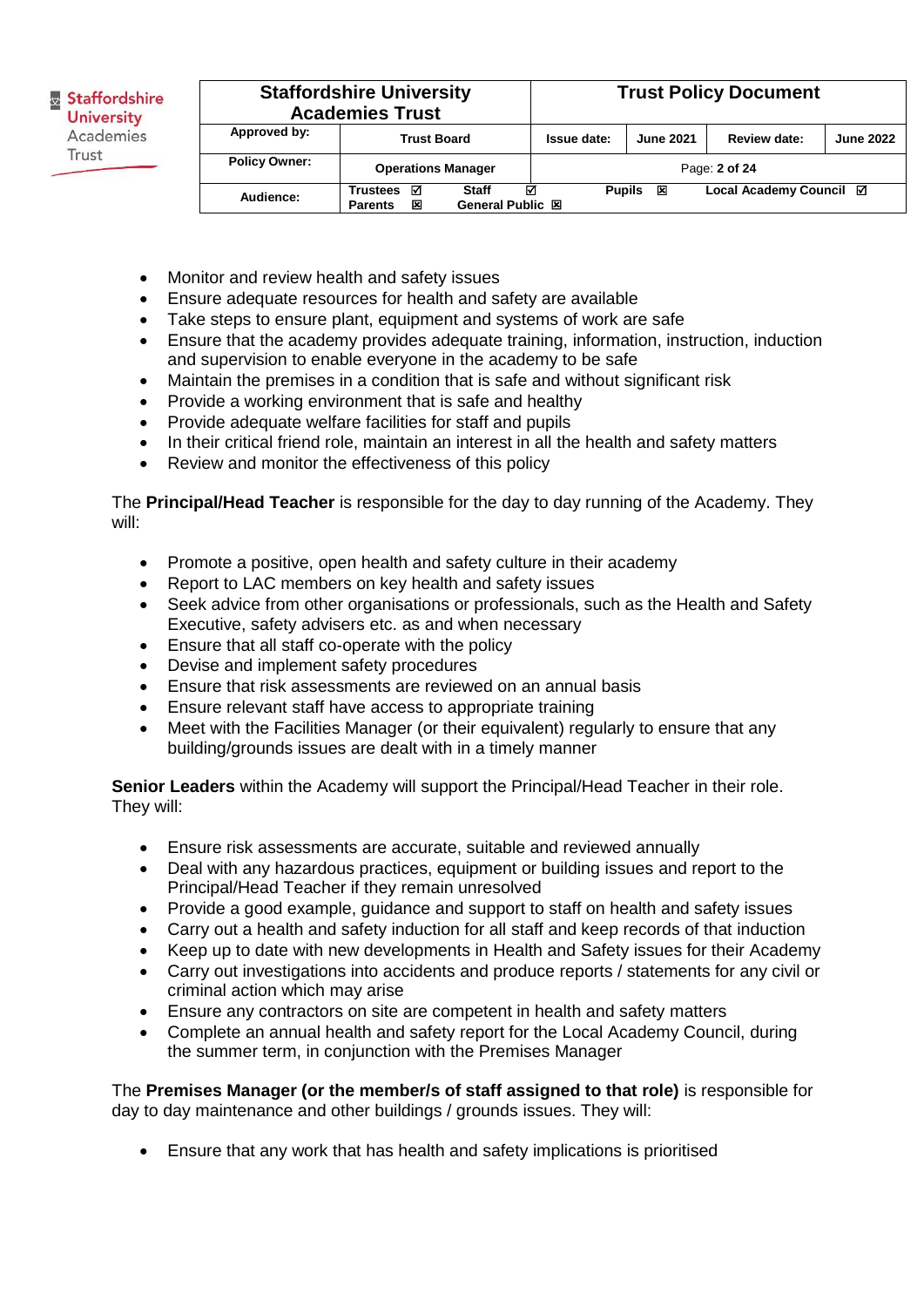|                      | <b>Staffordshire University</b><br><b>Academies Trust</b>                       |                    |                  | <b>Trust Policy Document</b> |                  |
|----------------------|---------------------------------------------------------------------------------|--------------------|------------------|------------------------------|------------------|
| Approved by:         | <b>Trust Board</b>                                                              | Issue date:        | <b>June 2021</b> | Review date:                 | <b>June 2022</b> |
| <b>Policy Owner:</b> | <b>Operations Manager</b>                                                       |                    |                  | Page: 3 of 24                |                  |
| Audience:            | <b>Trustees</b><br>☑<br><b>Staff</b><br>General Public 図<br>冈<br><b>Parents</b> | ⊓<br><b>Pupils</b> | 図                | Local Academy Council ⊠      |                  |

- Report any concerns regarding unresolved hazards in the academy to the Senior Leadership Team immediately
- Ensure that all work under their control is undertaken in a safe manner
- Carry out a daily check of the grounds and building to spot any disrepair or other hazards such as broken glass etc. in the play areas
- Ensure that all cleaning and catering staff are aware of safe working practices, especially regarding reporting of hazards, the use of hazardous substances and manual handling
- Carry out a weekly test of the fire alarm and other such internal statutory compliance checks, to the required frequency
- Ensure all contractors are 'inducted' and provided with the relevant risk assessments, asbestos records, hazard exchange form, hot works permits and are made aware of any fragile roofs or other hazards in the areas where they will be working
- Fully co-operate with health and safety arrangements during larger building projects
- Adhere to risk assessments, COSHH assessments and safe working practices
- Complete an annual health and safety report for the Local Academy Council, during the summer term, in conjunction with the Senior Leadership Team

## **All Academy Staff** will:

- Read the Health and Safety Policy
- Comply with the academy's health and safety arrangements, including the adherence to risk assessments, health and safety procedures and policies
- Take reasonable care of their own and other people's health and safety
- Leave the classroom / playground / office in a reasonably tidy and safe condition
- Follow safety instructions when using equipment
- Supervise students/pupils and advise them on how to use equipment safely
- Report practices, equipment or physical conditions that may be hazardous to their line manager and/or the appropriate member of staff
- Follow the accident reporting procedure (which is a separate document)
- Contribute to and highlight any gaps in the academy's risk assessments

In accordance with the academy rules and procedures on discipline, **pupils** will:

- Follow safety and hygiene rules intended to protect the health and safety of themselves and others
- Follow safety instructions of teaching and support staff, especially in an emergency

## **Employer responsibilities**

The Trust is the direct employer of all of its staff and accordingly ensures that there is a Health and Safety Policy in place to comply with the Health and Safety at Work Act.

On behalf of the Trust Board SUAT's Operations Manager will:

 Provide advice and guidance to help academies fulfil their health and safety responsibilities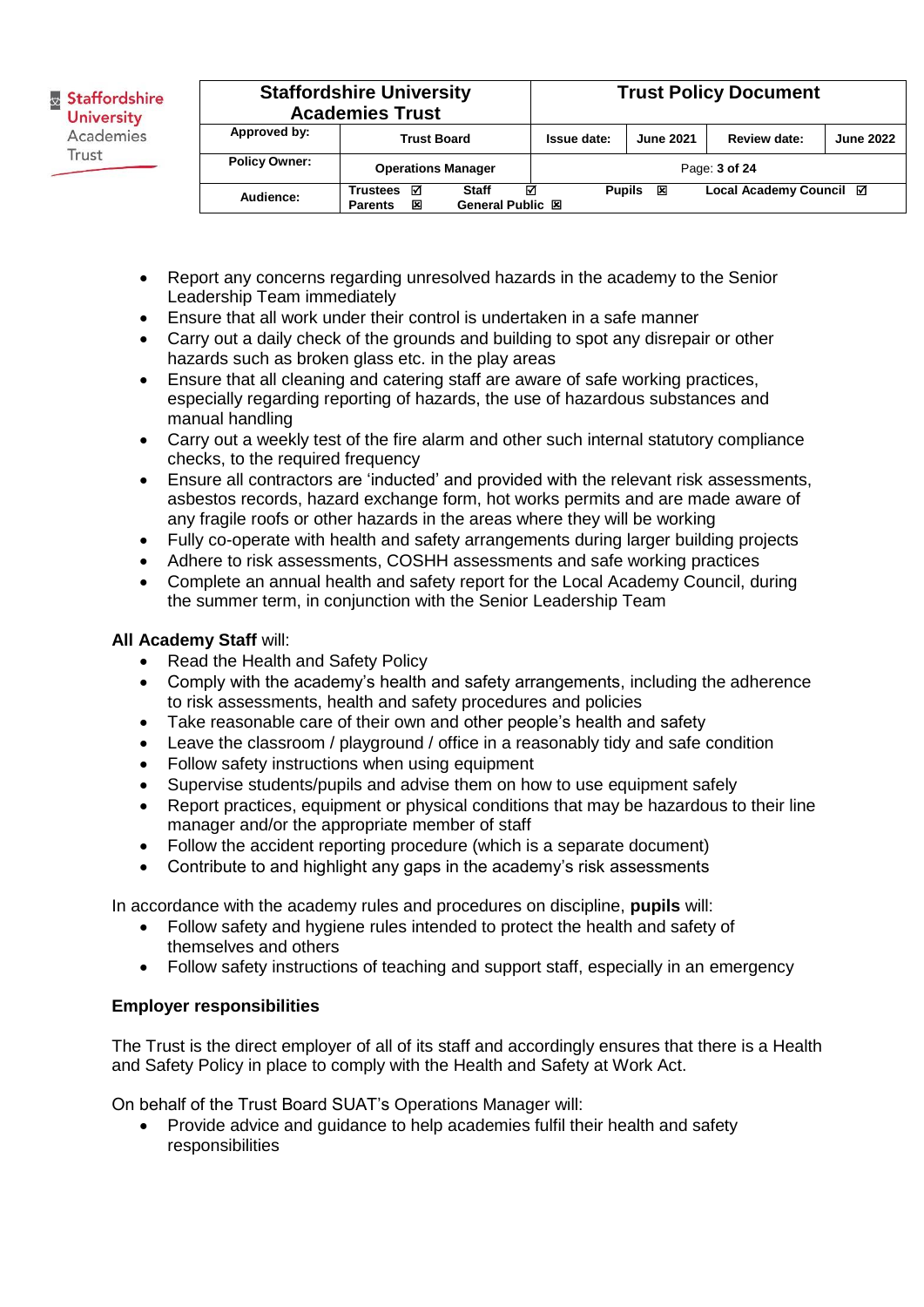| Staffordshire     |
|-------------------|
| <b>University</b> |
| Academies         |
| Trust             |
|                   |

|                      | <b>Staffordshire University</b><br><b>Academies Trust</b>                       |                    |                  | <b>Trust Policy Document</b> |                  |
|----------------------|---------------------------------------------------------------------------------|--------------------|------------------|------------------------------|------------------|
| Approved by:         | <b>Trust Board</b>                                                              | Issue date:        | <b>June 2021</b> | Review date:                 | <b>June 2022</b> |
| <b>Policy Owner:</b> | <b>Operations Manager</b>                                                       |                    |                  | Page: 4 of 24                |                  |
| Audience:            | ☑<br><b>Staff</b><br><b>Trustees</b><br>General Public 図<br>冈<br><b>Parents</b> | 罓<br><b>Pupils</b> | 図                | Local Academy Council ⊠      |                  |

- Answer queries from staff on health and safety issues
- Visit where necessary to give advice on all aspects of new and existing health and safety policies and procedures
- Advise on and facilitate (when necessary) staff safety training
- Draft and/or advise on procedures and guidance for health and safety
- Interpret and advise on new legislation impacting on the working environment
- Attend meetings to advise on occupational safety issues

## **Health, Safety and Wellbeing Policy**

## **Moorgate Primary Academy**

The local policy has five parts;

- **Part A** Introduction
- **Part B**  The Health and Safety Policy Statement
- **Part C** Management Arrangements

**Part D** - The detailed arrangements & procedures for Health, Safety and Wellbeing within the individual SUAT academy, as named above.

Part E - The Key Performance Indicators.

## **A. Introduction**

This individual academy policy containing local arrangements for implementing and communicating health and arrangements will be utilised in conjunction with the SUAT Health, Safety and Wellbeing policy provided on pages one to three (inclusive). In each SUAT academy there will be a comprehensive database of key individuals.

## **B. Policy Statement**

The requirement to provide a safe and healthy working environment for all employees is acknowledged and the Moorgate Primary Academy Local Academy Council recognise and take responsibility for compliance with the statutory duties under the Health and Safety at Work etc. Act 1974.

The Local Academy Council will ensure so far as is reasonably practicable that: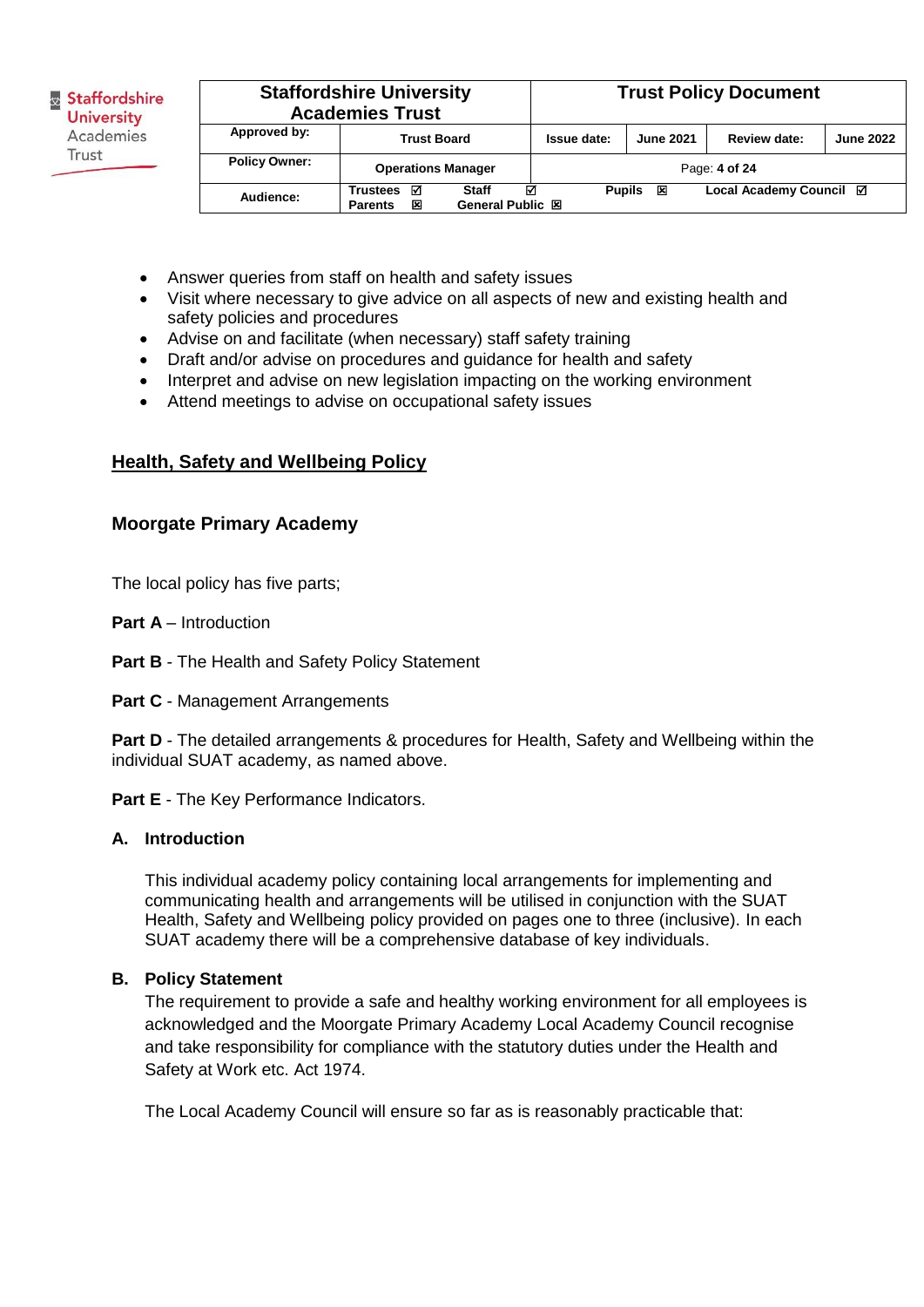| <b>&amp; Staffordshire</b><br><b>University</b> |                      | <b>Staffordshire University</b><br><b>Academies Trust</b> |                           |             | <b>Trust Policy Document</b> |                         |                  |  |
|-------------------------------------------------|----------------------|-----------------------------------------------------------|---------------------------|-------------|------------------------------|-------------------------|------------------|--|
| Academies                                       | Approved by:         | <b>Trust Board</b><br><b>Operations Manager</b>           |                           | Issue date: | <b>June 2021</b>             | Review date:            | <b>June 2022</b> |  |
| Trust                                           | <b>Policy Owner:</b> |                                                           |                           |             |                              | Page: 5 of 24           |                  |  |
|                                                 | Audience:            | <b>Trustees</b><br>☑<br>図<br><b>Parents</b>               | Staff<br>General Public 図 | ☑           | <b>Pupils</b><br>図           | Local Academy Council ⊠ |                  |  |

- All places and premises where staff and pupils are required to work and engage in academy activities are maintained in a condition which is safe and without risk to health. (This includes the health and safety of persons on the premises or taking part in educational activities elsewhere.)
- All plant and equipment is safe to use and that arrangements exist for the safe use, handling and storage of articles and substances at work
- Appropriate safe systems of work exist and are maintained
- Sufficient information, instruction, training and supervision is available and provided to ensure that staff and pupils can avoid hazards and contribute in a positive manner towards their own health and safety and others
- A healthy working environment is maintained including adequate welfare facilities

In addition to the above the SUAT academies ensure that, so far as is reasonably practicable, the health and safety of other non-employees is not adversely affected by their activities.

Employee and pupil involvement is an important part of managing safely, and consultation on health and safety with employees, employee representatives and students/pupils (where relevant) forms part of this policy.

This policy statement and the accompanying organisational arrangements supersede any previously issued.

| Claire Keast (electronic sig)                                 | Undlm HVh                      |
|---------------------------------------------------------------|--------------------------------|
| <b>Claire Keast, Chair of Local Academy</b><br><b>Council</b> | Jonathan Williams, Headteacher |
| Date: June 2021                                               | Date: June 2021                |

## **C. Management Arrangements**

The following procedures and arrangements have been established within Moorgate Primary Academy to eliminate or reduce health and safety risks to an acceptable level and to comply with minimum legal requirements:

#### **Competent Health and Safety Advice**

| The academy obtains competent health and | Staffordshire County Council's Health & |
|------------------------------------------|-----------------------------------------|
| safety advice from:                      | <b>Safety Advisory Team</b>             |
| The contact details are:                 | Jon Burdett 01785 278855                |
| In an emergency we contact:              | Jon Burdett                             |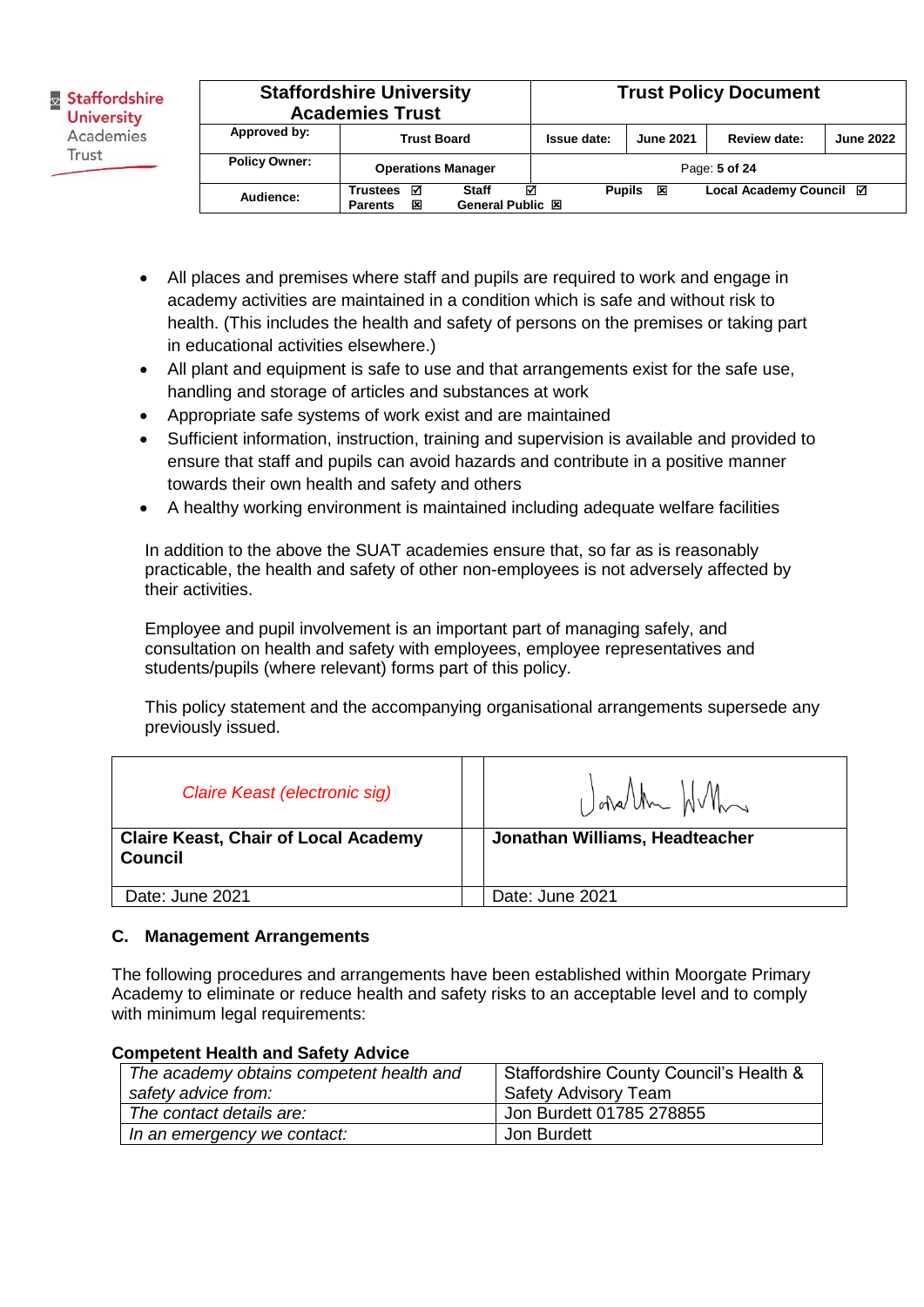**B**<br>**University**<br>**Academies** Trust

| <b>Staffordshire University</b><br><b>Academies Trust</b> | <b>Trust Policy Document</b>                                                           |                    |                  |                         |                  |
|-----------------------------------------------------------|----------------------------------------------------------------------------------------|--------------------|------------------|-------------------------|------------------|
| Approved by:                                              | <b>Trust Board</b>                                                                     | Issue date:        | <b>June 2021</b> | Review date:            | <b>June 2022</b> |
| <b>Policy Owner:</b>                                      | <b>Operations Manager</b>                                                              |                    |                  | Page: 6 of 24           |                  |
| Audience:                                                 | ☑<br><b>Staff</b><br><b>Trustees</b><br><b>General Public 図</b><br>図<br><b>Parents</b> | М<br><b>Pupils</b> | 図                | Local Academy Council Ø |                  |

## **Monitoring Health and Safety**

| Name of person/s responsible for the overall<br>monitoring of health and safety in the academy                                                                                                                                                                    | Jon Williams/Val Swindell                                                        |  |  |  |  |
|-------------------------------------------------------------------------------------------------------------------------------------------------------------------------------------------------------------------------------------------------------------------|----------------------------------------------------------------------------------|--|--|--|--|
|                                                                                                                                                                                                                                                                   |                                                                                  |  |  |  |  |
| The Academy carries of out formal evaluations and audits on the management of health<br>and safety (frequency):<br><b>Annual Health &amp; Safety Advice</b><br>٠<br><b>Audit</b><br>$\bullet$<br>Accident investigation reports for identification of reoccurring |                                                                                  |  |  |  |  |
| issues/possible defects<br><b>Staff meetings</b><br><b>Premises tours with LAC member</b><br><b>Staff communication</b><br><b>Risk assessments reviews</b>                                                                                                        |                                                                                  |  |  |  |  |
| The last audit took place:                                                                                                                                                                                                                                        | Date: 4th April, 2019                                                            |  |  |  |  |
|                                                                                                                                                                                                                                                                   | By: Hope Kirkham                                                                 |  |  |  |  |
| Name of person responsible for monitoring<br>the implementation of health and safety<br>policies:                                                                                                                                                                 | Jonathan Williams/Val Swindell                                                   |  |  |  |  |
| achieved and monitored                                                                                                                                                                                                                                            | All staff are aware of the key performance indicators in part E and how they are |  |  |  |  |
|                                                                                                                                                                                                                                                                   |                                                                                  |  |  |  |  |
| <b>Workplace inspections - type</b>                                                                                                                                                                                                                               | Name of person who carries these<br>out                                          |  |  |  |  |
|                                                                                                                                                                                                                                                                   |                                                                                  |  |  |  |  |
| <b>External grounds</b>                                                                                                                                                                                                                                           | <b>Scott Cartwright</b>                                                          |  |  |  |  |
| Portable Appliances                                                                                                                                                                                                                                               | <b>Scott Cartwright</b><br>Concero                                               |  |  |  |  |
| <b>ICT Equipment</b><br>Electricalcupboard/plant rooms                                                                                                                                                                                                            | <b>Scott Cartwright</b>                                                          |  |  |  |  |
|                                                                                                                                                                                                                                                                   |                                                                                  |  |  |  |  |
|                                                                                                                                                                                                                                                                   |                                                                                  |  |  |  |  |
|                                                                                                                                                                                                                                                                   |                                                                                  |  |  |  |  |
|                                                                                                                                                                                                                                                                   |                                                                                  |  |  |  |  |
|                                                                                                                                                                                                                                                                   |                                                                                  |  |  |  |  |
|                                                                                                                                                                                                                                                                   |                                                                                  |  |  |  |  |
|                                                                                                                                                                                                                                                                   |                                                                                  |  |  |  |  |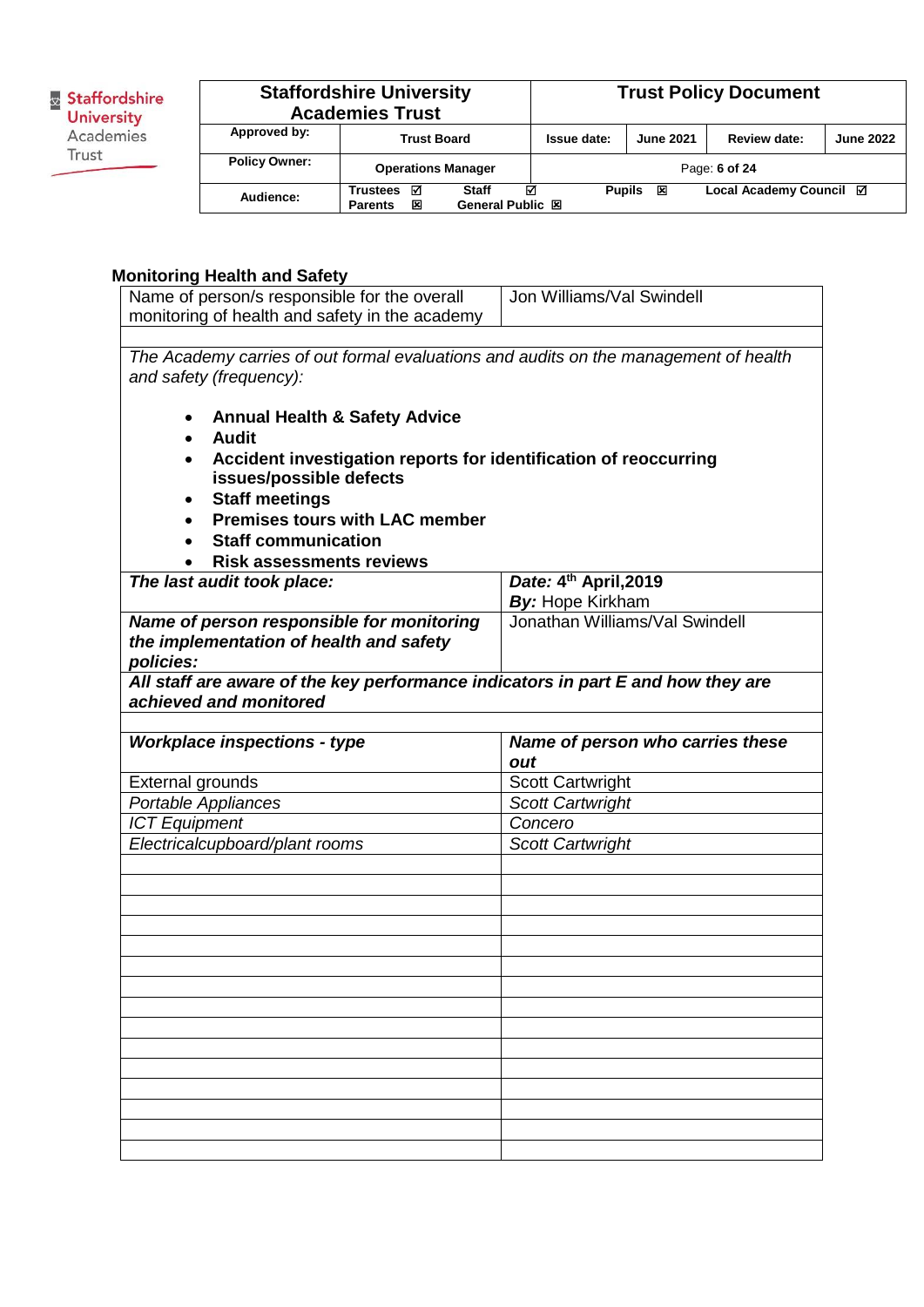.

| <b>Staffordshire University</b><br><b>Academies Trust</b> |                                             |                                              |               |                  | <b>Trust Policy Document</b> |                  |
|-----------------------------------------------------------|---------------------------------------------|----------------------------------------------|---------------|------------------|------------------------------|------------------|
| Approved by:                                              | <b>Trust Board</b>                          |                                              | Issue date:   | <b>June 2021</b> | Review date:                 | <b>June 2022</b> |
| <b>Policy Owner:</b>                                      | <b>Operations Manager</b>                   |                                              |               |                  | Page: 7 of 24                |                  |
| Audience:                                                 | ☑<br><b>Trustees</b><br>図<br><b>Parents</b> | ☑<br><b>Staff</b><br><b>General Public 図</b> | <b>Pupils</b> | 図                | Local Academy Council ⊠      |                  |

| ,一个人的人都是一个人的人,就是一个人的人,就是一个人的人,就是一个人的人,就是一个人的人,就是一个人的人,就是一个人的人,就是一个人的人,就是一个人的人,我们 |                                                                                  |
|----------------------------------------------------------------------------------|----------------------------------------------------------------------------------|
|                                                                                  |                                                                                  |
|                                                                                  | ,我们的人们就会在这里,我们的人们就会在这里,我们的人们就会在这里,我们的人们就会在这里,我们的人们就会在这里,我们的人们就会在这里,我们的人们就会在这里,我们 |

#### **Detailed Health and Safety Arrangements**

## **This list of arrangements is customised by each academy in a manner appropriate to that academy.**

#### **1. Accident Reporting, Recording & Investigation**

*Our arrangements for recording and investigating:* 

*Pupil accidents:*

*Recorded on accident form. Accident investigation report as required. All head bumps have a call home and all pupil accidents have accident report sent home.* 

*Staff accidents:*

*Recorded in staff accident book. Accident investigation report if necessary*

*Visitor accidents:*

*Recorded in accident book. Accident investigation report as necessary* 

*The person responsible for reporting accidents to the Health and Safety Executive (under RIDDOR) is:*

*SCC H & S Team. HFS40 forms completed and sent to SCC H & S team. John Burdett inspects accident forms and reports to HSE if required. Copies also sent to Hope Kirkham.* 

*Our arrangements for reporting to the Local Academy Council are: H & S report given at termly meetings*

*Our arrangements for reviewing accidents and identifying trends are: Accident forms which need investigation are forwarded to john Burdett/Hope Kirkham. An annual review of accident trends is completed and reported to LAC.*

#### **2. Asbestos**

| Name of Premises Manager responsible for<br><b>Managing Asbestos:</b>                                                                                                                                                          | Moorgate Primary Academy has no<br>asbestos contained in the building. |  |  |
|--------------------------------------------------------------------------------------------------------------------------------------------------------------------------------------------------------------------------------|------------------------------------------------------------------------|--|--|
| Location of the Asbestos Management Log or<br>Record System:                                                                                                                                                                   | N/A                                                                    |  |  |
| Staff must not drill or affix anything to walls without first obtaining approval from the<br>Premises Manager or other relevant person. Staff must be aware of the procedure for<br>gaining approval for works of this nature. |                                                                        |  |  |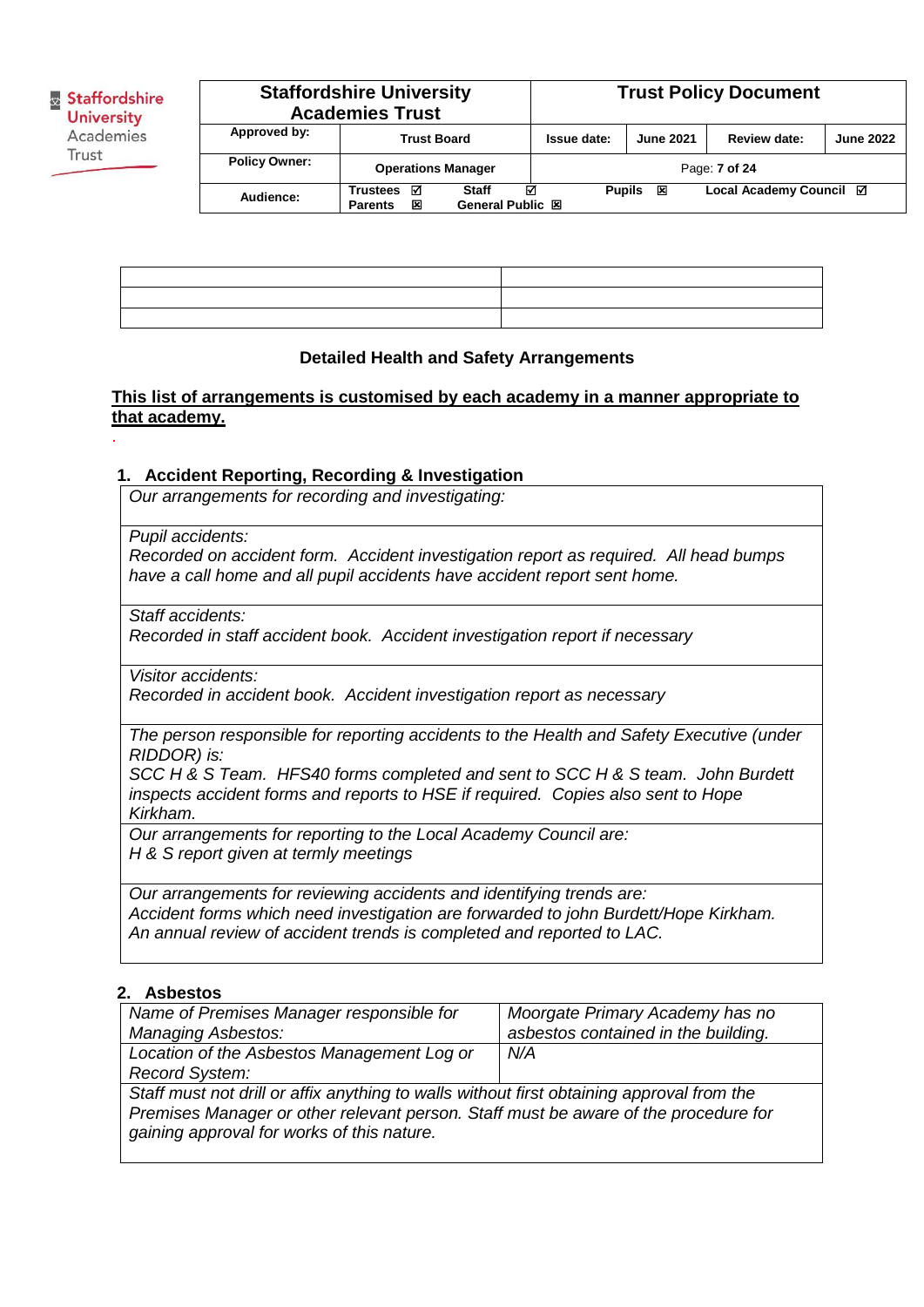| <b>Staffordshire University</b><br><b>Academies Trust</b> |                                             |                                              |               | <b>Trust Policy Document</b> |                         |                  |
|-----------------------------------------------------------|---------------------------------------------|----------------------------------------------|---------------|------------------------------|-------------------------|------------------|
| Approved by:                                              | <b>Trust Board</b>                          |                                              | Issue date:   | <b>June 2021</b>             | Review date:            | <b>June 2022</b> |
| <b>Policy Owner:</b>                                      | <b>Operations Manager</b>                   |                                              |               |                              | Page: 8 of 24           |                  |
| Audience:                                                 | ☑<br><b>Trustees</b><br>冈<br><b>Parents</b> | ☑<br><b>Staff</b><br><b>General Public 図</b> | <b>Pupils</b> | 図                            | Local Academy Council ⊠ |                  |

*Our arrangements to ensure that staff have information about asbestos risk upon employment with the academy are as follows: N/A*

*Our arrangements to ensure contractors have information about asbestos risk prior to starting any work on the premises are: N/A*

*Our arrangements to ensure all academy staff such as class teachers or caretakers have information about asbestos risk on the premises: N/A*

*Staff who receive annual training in asbestos awareness are: N/A*

| Staff must report damage to asbestos materials   N/A |  |
|------------------------------------------------------|--|
| to:                                                  |  |

## **3. Communication**

| Name of SLT member who is responsible for<br>communicating with staff on health and safety<br>matters:                                                                    | Jonathan Williams/Val Swindell |  |  |  |
|---------------------------------------------------------------------------------------------------------------------------------------------------------------------------|--------------------------------|--|--|--|
| Our arrangements for inducting staff to health and safety within the academy are:                                                                                         |                                |  |  |  |
| Completion of H & S induction document                                                                                                                                    |                                |  |  |  |
| Informing staff where the H & S policy can be found                                                                                                                       |                                |  |  |  |
| Our arrangements for communicating about health and safety matters with all staff are:<br><b>Weekly briefing meetings</b><br>Website<br>Induction<br>Noticeboard<br>Email |                                |  |  |  |
| Staff can make suggestions for health and safety improvements by:                                                                                                         |                                |  |  |  |
| <b>Staff briefings</b><br>$\bullet$                                                                                                                                       |                                |  |  |  |
| Emailing Headteacher/H & S Co Ordinator                                                                                                                                   |                                |  |  |  |
| Staff can share risk management information by:                                                                                                                           |                                |  |  |  |
| Email                                                                                                                                                                     |                                |  |  |  |
| Communication with H & S Co Ordinator                                                                                                                                     |                                |  |  |  |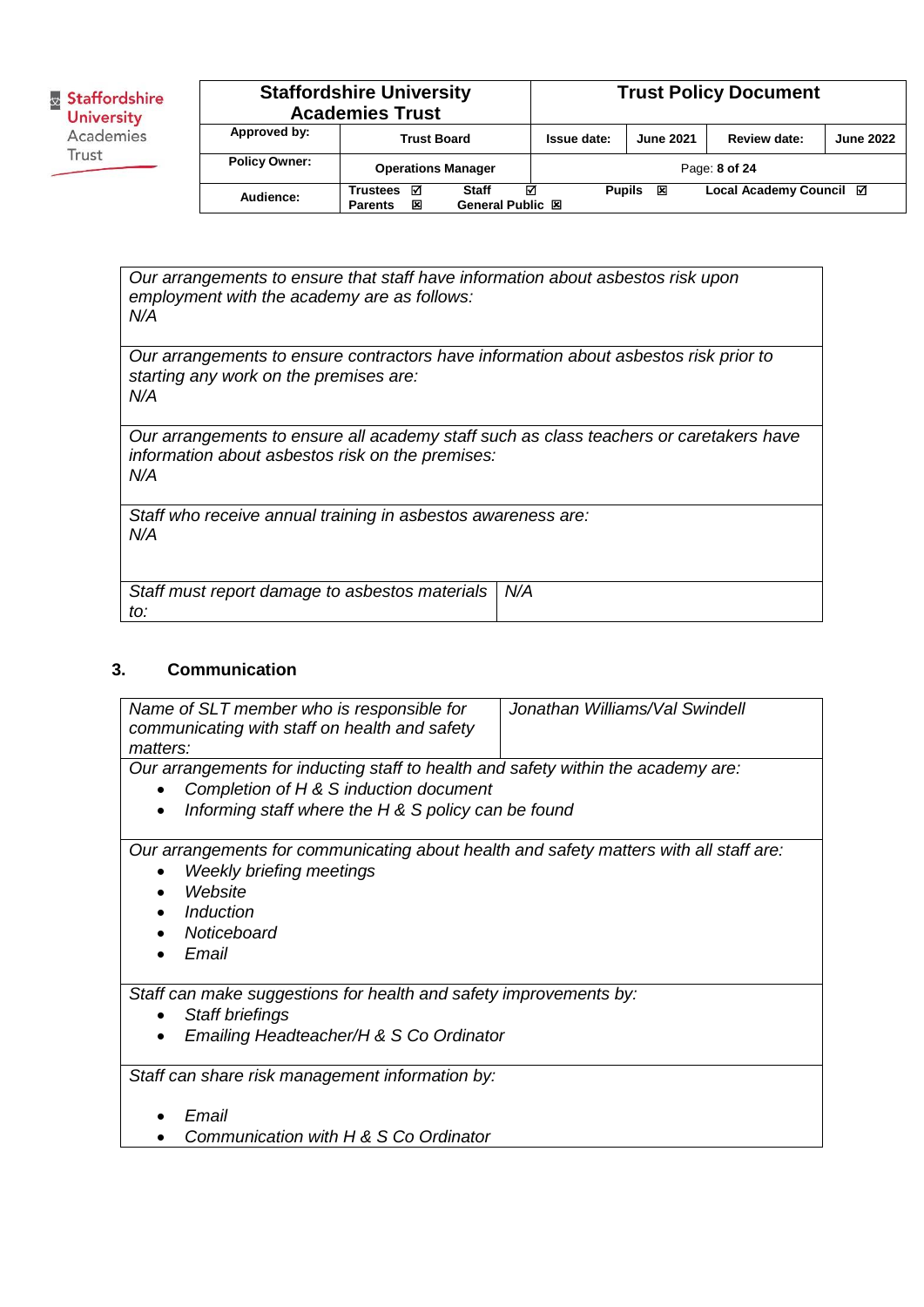| <b>Staffordshire University</b><br><b>Academies Trust</b> |                                                                                             |  |               | <b>Trust Policy Document</b> |                         |                  |
|-----------------------------------------------------------|---------------------------------------------------------------------------------------------|--|---------------|------------------------------|-------------------------|------------------|
| Approved by:                                              | <b>Trust Board</b>                                                                          |  | Issue date:   | <b>June 2021</b>             | Review date:            | <b>June 2022</b> |
| <b>Policy Owner:</b>                                      | <b>Operations Manager</b>                                                                   |  |               |                              | Page: 9 of 24           |                  |
| Audience:                                                 | ☑<br>☑<br><b>Staff</b><br><b>Trustees</b><br><b>General Public 図</b><br>図<br><b>Parents</b> |  | <b>Pupils</b> | 図                            | Local Academy Council ⊠ |                  |

*Staff can communicate areas for concern in the context of health and safety by:*

- *Email to H & S Co Ordinator*
- *Verbal Communication*

## **4. Construction Work \*See also Contractor Management**

| Name of person coordinating any construction                                            | Jon Williams/Val Swindell/Scott |  |  |
|-----------------------------------------------------------------------------------------|---------------------------------|--|--|
| work / acting as the client for any construction                                        | l Cartwright                    |  |  |
| project:                                                                                |                                 |  |  |
| Our erronoments for menoging construction projects within the coope of the Construction |                                 |  |  |

*Our arrangements for managing construction projects within the scope of the Construction Design and Management Regulations are:* 

*Liaising with Hope Kirkham/Property Services*

*(Duty holders will be identified and named as part of any construction project).* 

*Our arrangements for the exchange of health and safety information / risk assessments/safe working arrangements/monitoring are:* 

*Hazard Exchange forms completed by all contractors + RAMS forms*

*Our arrangements for the induction of contractors are:*

 *Visit to site prior to works beginning, meeting with Caretaker, completion of Hazard Exchange Forms.*

*Staff should report concerns about contractors to:*

*Jon Williams/Val Swindell/Scott Cartwright*

*We will review any construction activities on the site by:*

*Discussion with caretaker*

*Our arrangements for obtaining contractor risk management documents are:*

*Email*

## **5. Consultation**

| Name of SLT member who is responsible for<br>consulting with staff on health and safety | Jon Williams |  |
|-----------------------------------------------------------------------------------------|--------------|--|
| matters:                                                                                |              |  |
| The name of the Trade Union Health and Safety                                           |              |  |
| Representative is:                                                                      |              |  |
| Our arrangements for consulting with staff on health and safety matters are:            |              |  |
| <b>Staff briefings</b>                                                                  |              |  |
| Face to face                                                                            |              |  |
|                                                                                         |              |  |
| Staff can raise issues of concern by:                                                   |              |  |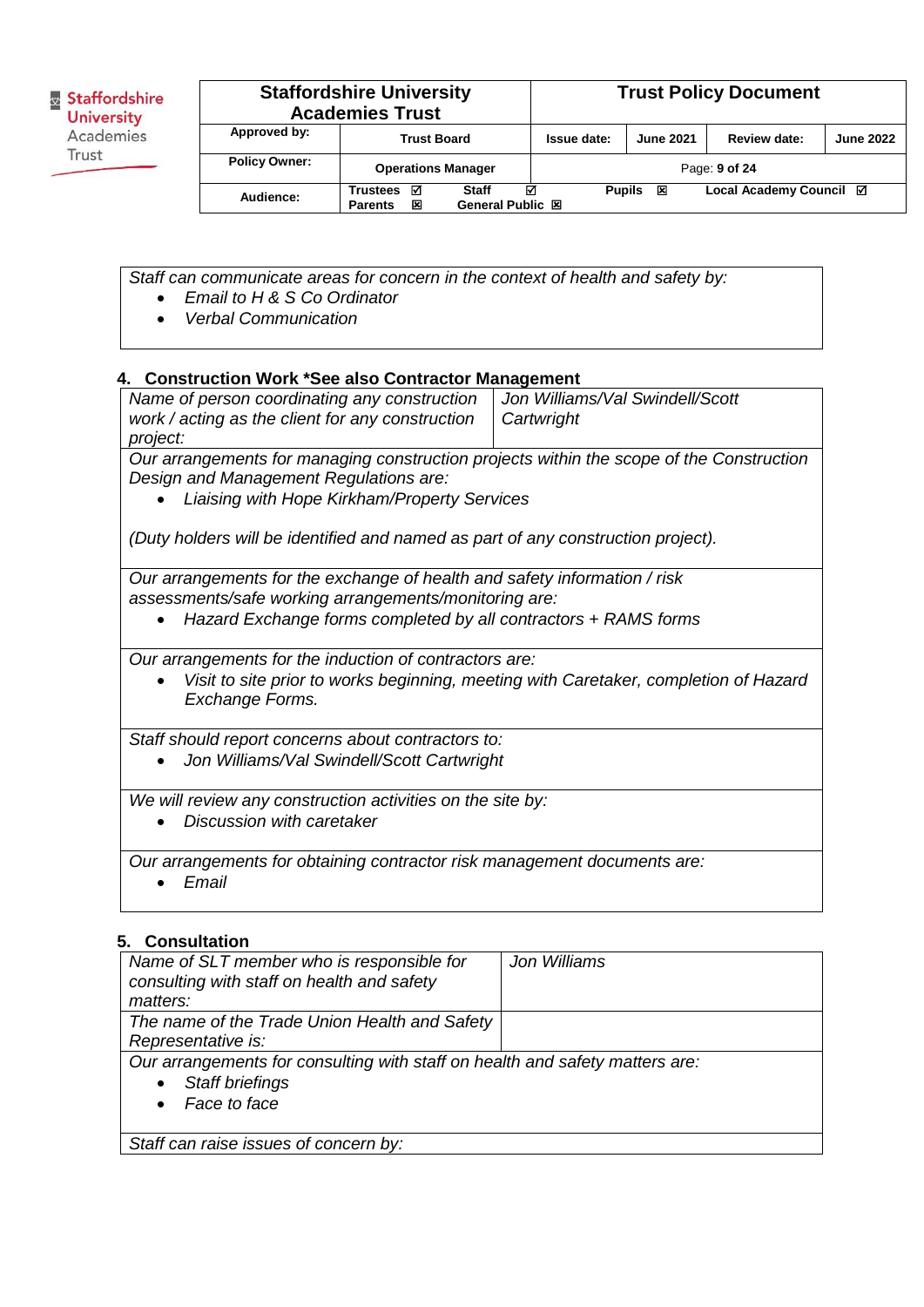| <b>Staffordshire University</b><br><b>Academies Trust</b> |                                             |                                              |               | <b>Trust Policy Document</b> |                         |                  |
|-----------------------------------------------------------|---------------------------------------------|----------------------------------------------|---------------|------------------------------|-------------------------|------------------|
| Approved by:                                              | <b>Trust Board</b>                          |                                              | Issue date:   | <b>June 2021</b>             | Review date:            | <b>June 2022</b> |
| <b>Policy Owner:</b>                                      | <b>Operations Manager</b>                   |                                              |               |                              | Page: 10 of 24          |                  |
| Audience:                                                 | ☑<br><b>Trustees</b><br>図<br><b>Parents</b> | ☑<br><b>Staff</b><br><b>General Public 図</b> | <b>Pupils</b> | 図                            | Local Academy Council ⊠ |                  |

*Discussion with Jon Williams/Val Swindell/Scott Cartwright*

## **6. Contractor Management**

| Name of person responsible for managing and                                                                                            | Scott Cartwright/Val Swindell |  |  |  |
|----------------------------------------------------------------------------------------------------------------------------------------|-------------------------------|--|--|--|
| monitoring contractor activity:                                                                                                        |                               |  |  |  |
| Our arrangements for selecting competent contractors are:                                                                              |                               |  |  |  |
| <b>DBS</b> clearance<br>$\bullet$                                                                                                      |                               |  |  |  |
| LEA approved contractors where possible                                                                                                |                               |  |  |  |
| Recommendations from other SUA schools                                                                                                 |                               |  |  |  |
|                                                                                                                                        |                               |  |  |  |
| Our arrangements for the exchange of health and safety information / risk assessments /<br>safe working arrangements / monitoring are: |                               |  |  |  |
| Induction                                                                                                                              |                               |  |  |  |
| Emails                                                                                                                                 |                               |  |  |  |
| Constant monitoring by site staff                                                                                                      |                               |  |  |  |
|                                                                                                                                        |                               |  |  |  |
| Our arrangements for the induction of contractors are:                                                                                 |                               |  |  |  |
| Induction prior to work commencing                                                                                                     |                               |  |  |  |
| <b>Completion of Hazard Exchange</b>                                                                                                   |                               |  |  |  |
| <b>Obtain contractor RAMS</b>                                                                                                          |                               |  |  |  |
|                                                                                                                                        |                               |  |  |  |
| Staff should report concerns about contractors to:                                                                                     |                               |  |  |  |
| Jon Williams/Val Swindell/Scott Cartwright                                                                                             |                               |  |  |  |
| Our arrangements for notifying staff of contractor activity on site are:                                                               |                               |  |  |  |
| Staff briefings                                                                                                                        |                               |  |  |  |
| Fmail                                                                                                                                  |                               |  |  |  |
| <b>Work Whatsapp</b>                                                                                                                   |                               |  |  |  |
|                                                                                                                                        |                               |  |  |  |

## **7. Curriculum Areas – health and safety**

| Name of person who has overall responsibility<br>for the curriculum areas as follows: | Head of Dept. or Curriculum Lead Name |
|---------------------------------------------------------------------------------------|---------------------------------------|
| e.g.                                                                                  |                                       |
| <b>PE</b>                                                                             | <b>Emily Morrin</b>                   |
| <b>Forest School</b>                                                                  | Fay Shaw                              |
| Maths                                                                                 | Zoe Villers                           |
| English                                                                               | Gemma Larmour                         |
| Art                                                                                   | <b>Annie Birtles</b>                  |
| <b>EYFS</b>                                                                           | <b>Rachel Colloby</b>                 |
|                                                                                       |                                       |
| Risk assessments for these curriculum areas                                           | Val Swindell/Individual Leaders       |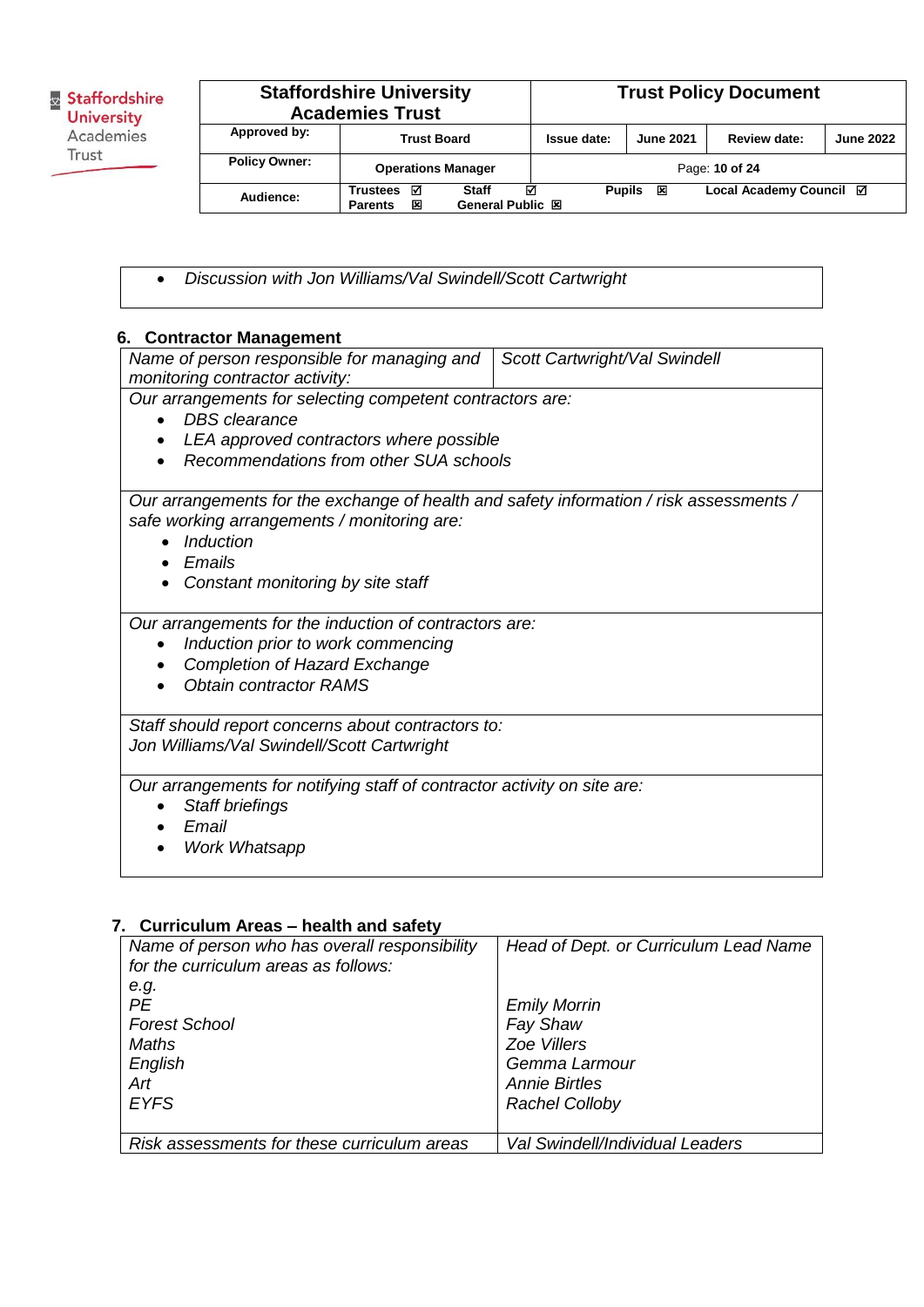| <b>Staffordshire University</b><br><b>Academies Trust</b> |                                      |                                       |               | <b>Trust Policy Document</b> |                         |                  |
|-----------------------------------------------------------|--------------------------------------|---------------------------------------|---------------|------------------------------|-------------------------|------------------|
| Approved by:                                              | <b>Trust Board</b>                   |                                       | Issue date:   | <b>June 2021</b>             | Review date:            | <b>June 2022</b> |
| <b>Policy Owner:</b>                                      | <b>Operations Manager</b>            |                                       |               |                              | Page: 11 of 24          |                  |
| Audience:                                                 | Trustees<br>☑<br>図<br><b>Parents</b> | ☑<br>Staff<br><b>General Public 図</b> | <b>Pupils</b> | ×                            | Local Academy Council ⊠ |                  |

| are the responsibility of:          |                    |
|-------------------------------------|--------------------|
| These risk assessments are located: | Staff shared drive |

## **8. Display Screen Equipment use (including PC's, laptops and tablets)**

*The Academy assesses the risk of the use of computers/laptops by carrying out a DSE assessment for staff using this type of equipment continuously and regularly for over an hour.* 

*Our arrangements for carrying out DSE assessments are:*

- *Identify staff who need to carry out an assessment*
- *Completion of DSE assessment signed by line manager*
- *Assessments reviewed every 2 years*
- *Any issues addressed*

| Name of person who has responsibility for    | Val Swindell/Jon Williams |
|----------------------------------------------|---------------------------|
| carrying out Display Screen Equipment        |                           |
|                                              |                           |
| Assessments:                                 |                           |
| DSE assessments are recorded and any         | Val Swindell/Jon Williams |
| control measures required to reduce risk are |                           |
|                                              |                           |
| managed by:                                  |                           |

## **9. Early Years Foundation Stage (EYFS)**

| Name of person who has overall responsibility | <b>Rachel Collboy</b>                          |
|-----------------------------------------------|------------------------------------------------|
| for EYFS:                                     |                                                |
| Records of EYFS risk management (e.g. risk    | Staff shared drive/displayed in                |
| assessments and checklists) are located:      | classrooms                                     |
|                                               | $\epsilon$ $\sim$ $\epsilon$ $\sim$ $\epsilon$ |

*Our arrangements for the safe management of EYFS (classroom and activities) are:*

- *Regular checks and risk assessments are carried out inside and outside and on equipment and resources*
- *Key staff have Paediatric First Aid Certificate*
- *Children are reminded of the importance of regular hand washing*
- *Gloves and aprons are available for staff if needed when dealing with first aid/toileting accidents*
- *Security is of paramount importance, doors have double handles and internal doors have finger guards fitted.*

## **10. Educational visits / Off-Site Activities**

| Name of person who has overall responsibility                       | Jon Williams |  |  |
|---------------------------------------------------------------------|--------------|--|--|
| for Educational Visits:                                             |              |  |  |
| The Educational Visits Coordinator is:                              | Val Swindell |  |  |
|                                                                     |              |  |  |
| Our arrangements for the safe management of educational visits are: |              |  |  |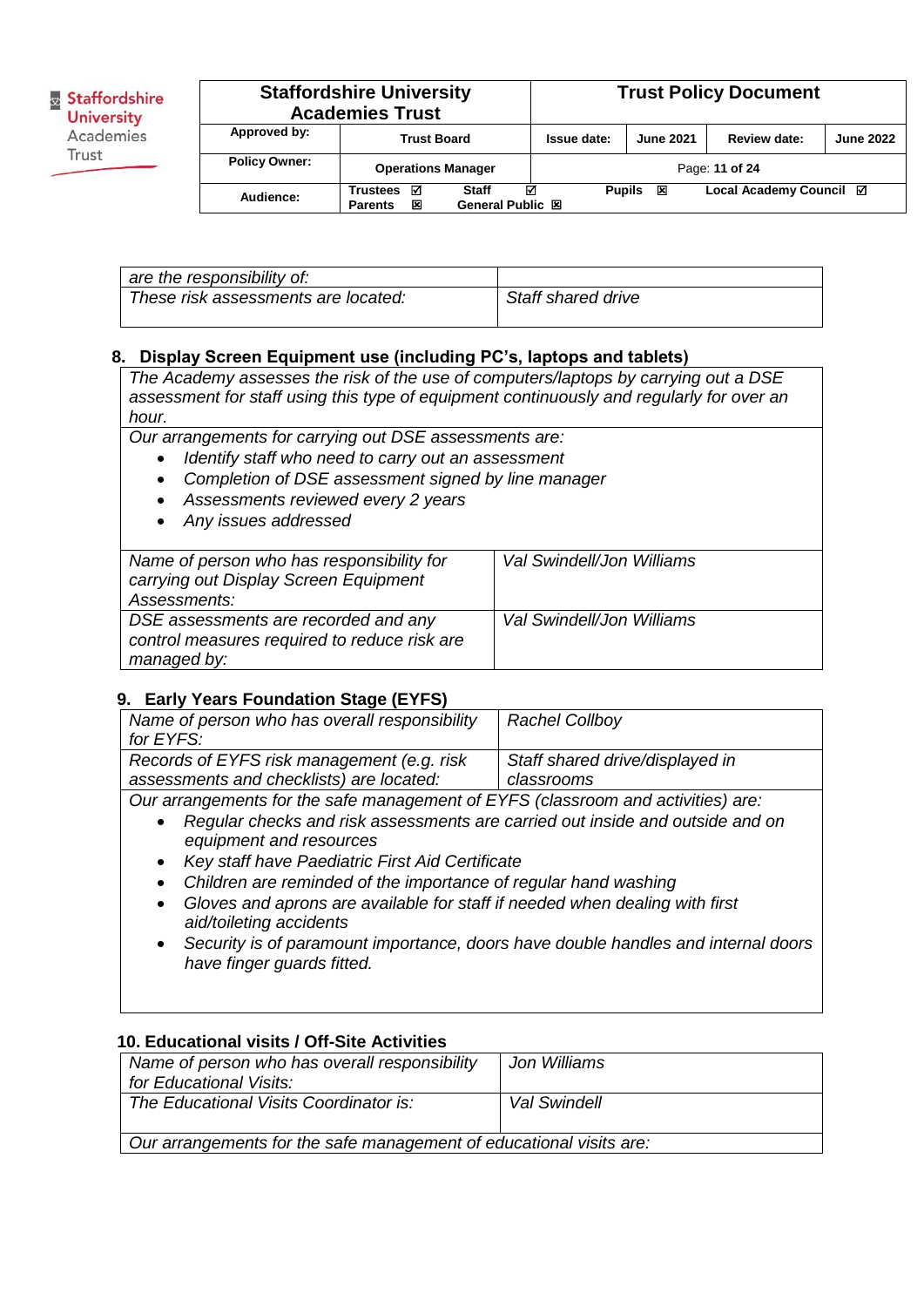|                      | <b>Staffordshire University</b><br><b>Academies Trust</b> |                                                |               |                  | <b>Trust Policy Document</b> |                  |
|----------------------|-----------------------------------------------------------|------------------------------------------------|---------------|------------------|------------------------------|------------------|
| Approved by:         | <b>Trust Board</b>                                        |                                                | Issue date:   | <b>June 2021</b> | Review date:                 | <b>June 2022</b> |
| <b>Policy Owner:</b> | <b>Operations Manager</b>                                 |                                                |               |                  | Page: 12 of 24               |                  |
| Audience:            | ☑<br><b>Trustees</b><br>⊠<br><b>Parents</b>               | ज्ञ<br><b>Staff</b><br><b>General Public 図</b> | <b>Pupils</b> | ⊠                | Local Academy Council ⊠      |                  |

 *All visits are recorded on EVOLVE and all the relevant paperwork is scanned and attached*

*Visit risk management information is communicated to visit attendees by:*

- *Email*
- *All RA on staff shared drive*
- *All attendees given copy of RA before visit*

## **11. Electrical Equipment** [fixed & portable]

| Name of person responsible for arranging                                           | <b>Scott Cartwright</b>                                                             |
|------------------------------------------------------------------------------------|-------------------------------------------------------------------------------------|
| <b>Fixed Electrical Wiring Tests and taking any</b>                                |                                                                                     |
| remedial action required:                                                          |                                                                                     |
| Fixed electrical wiring test records are located:                                  | Caretakers Office                                                                   |
|                                                                                    |                                                                                     |
| All staff visually inspect electrical equipment before use:                        |                                                                                     |
|                                                                                    | All staff to check equipment and report any defects to Val Swindel/Scott Cartwright |
| Our arrangements for bringing personal electrical items onto the academy site are: |                                                                                     |
| All electrical items must be PAT tested before use on the premises                 |                                                                                     |
|                                                                                    |                                                                                     |
|                                                                                    |                                                                                     |
| Name of person responsible for arranging the                                       | <b>Scott Cartwright</b>                                                             |
| testing of portable electrical equipment (PAT):                                    |                                                                                     |
| Name of person responsible for defining the                                        | <b>Scott Cartwright</b>                                                             |
| frequency of portable electrical equipment                                         |                                                                                     |
| (PAT) testing:                                                                     |                                                                                     |
| The academy's PAT testing will be undertaken                                       | At least annually                                                                   |
| to a frequency of: (e.g. annually)                                                 |                                                                                     |
| Portable electrical equipment (PAT) testing                                        | <b>CaretakersOffice</b>                                                             |
| records are located:                                                               |                                                                                     |
| Staff must take defective electrical equipment                                     | <b>Val Swindell/Scott Cartwright</b>                                                |
| out of use and report to:                                                          |                                                                                     |

*The portable electrical equipment on the Academy site owned and used by contractors is the responsibility of the contractor, who must provide records of this if requested.*

#### **12. Fire Precautions & Procedures [and other emergencies incl. bomb threats]**

| Name of competent person responsible for<br>undertaking & reviewing fire risk assessment in<br>addition to any associated action planning,<br>such as the fire evacuation procedure: | Jon Williams/Val Swindell |  |
|--------------------------------------------------------------------------------------------------------------------------------------------------------------------------------------|---------------------------|--|
| NB. The fire risk assessment must be<br>undertaken on an annual basis as a minimum.                                                                                                  |                           |  |
| The Fire Risk Assessment is located:                                                                                                                                                 |                           |  |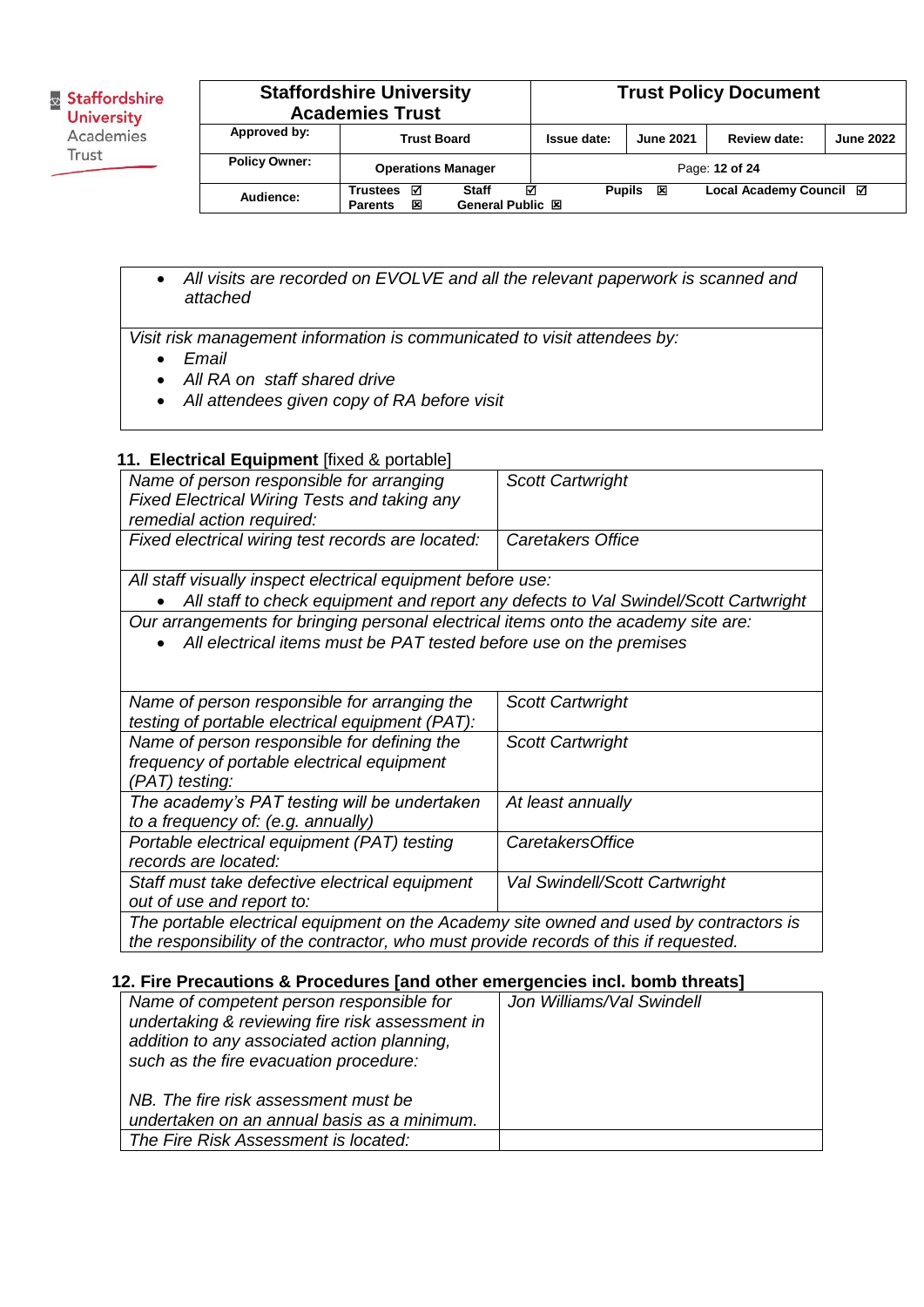|                      | <b>Staffordshire University</b><br><b>Academies Trust</b> |                                       |               |                  | <b>Trust Policy Document</b> |                  |
|----------------------|-----------------------------------------------------------|---------------------------------------|---------------|------------------|------------------------------|------------------|
| Approved by:         | <b>Trust Board</b>                                        |                                       | Issue date:   | <b>June 2021</b> | Review date:                 | <b>June 2022</b> |
| <b>Policy Owner:</b> | <b>Operations Manager</b>                                 |                                       |               |                  | Page: 13 of 24               |                  |
| Audience:            | ☑<br><b>Trustees</b><br>図<br><b>Parents</b>               | ☑<br>Staff<br><b>General Public 図</b> | <b>Pupils</b> | 図                | Local Academy Council ⊠      |                  |

|                                                                                  | Staff shared drive              |
|----------------------------------------------------------------------------------|---------------------------------|
| When the fire alarm is raised the person                                         | School office team              |
| responsible for calling the fire service is                                      |                                 |
| 0R                                                                               |                                 |
| The site has a fire alarm which activates a                                      |                                 |
| response from (a 3rd party / listening service):                                 |                                 |
| Name of person responsible for arranging and                                     | <b>Scott Cartwright</b>         |
| recording of fire drills:                                                        |                                 |
| Name of person responsible for creating and                                      | Jon Williams/Val Swindell/Scott |
| reviewing Fire Evacuation arrangements:                                          | Cartwright                      |
| Our Fire Evacuation Arrangements are                                             | <b>Staff shared drive</b>       |
| published:                                                                       | All around the building         |
| Results of the testing and maintenance of fire                                   | Main office                     |
| equipment and installations is recorded in a                                     |                                 |
| Fire Log Book located at:                                                        |                                 |
| Name of person responsible for training staff in                                 | <b>Val Swindell</b>             |
| fire procedures:                                                                 |                                 |
| Procedure for communicating fire safety and evacuation arrangements to visitors: |                                 |
| Fire evacuation notice when signing in<br>$\bullet$                              |                                 |
| Evacuation notices all around building<br>٠                                      |                                 |
|                                                                                  |                                 |
| Procedure for communicating fire safety arrangements to contractors:             |                                 |
| At induction                                                                     |                                 |
| Fire evacuation notice when signing in                                           |                                 |
| Euskardism maticas all suscured building                                         |                                 |

*Evacuation notices all around building*

*All staff must be aware of the Fire Procedures in their Academy*

#### **13. First Aid \*see also Medication**

| Name of person responsible for carrying out the                                      | Jon Williams/Val Swindell             |
|--------------------------------------------------------------------------------------|---------------------------------------|
| <b>First Aid Assessment:</b>                                                         |                                       |
| The First Aid Assessment is located:                                                 | Staff shared drive                    |
|                                                                                      |                                       |
| First Aiders are listed:                                                             | All around building/Teacher manual in |
|                                                                                      | classrooms                            |
| Name of person responsible for arranging and                                         | <b>Val Swindell</b>                   |
| monitoring First Aid Training:                                                       |                                       |
| Location of First Aid Boxes (including travel):                                      | Hygiene Room (ground floor)           |
|                                                                                      | Pod (first floor)                     |
| Name of person responsible for checking &                                            | <b>Penny Mitchell</b>                 |
| restocking first aid boxes:                                                          |                                       |
| In an emergency staff are aware of how to summon an ambulance, through following the |                                       |
| below procedure:                                                                     |                                       |
| Office to ring 999                                                                   |                                       |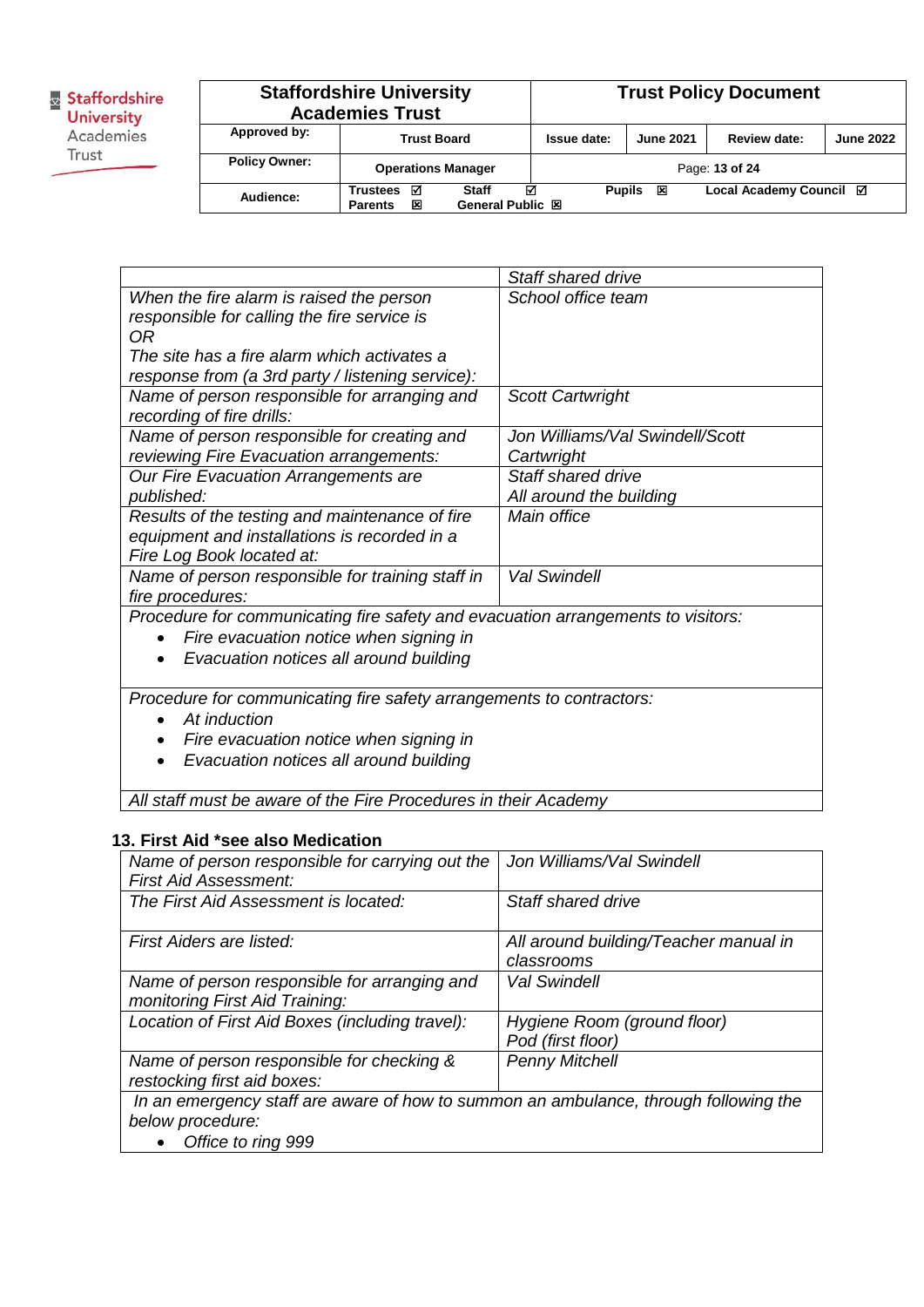|                      | <b>Staffordshire University</b><br><b>Academies Trust</b> |                                                |               |                  | <b>Trust Policy Document</b> |                  |
|----------------------|-----------------------------------------------------------|------------------------------------------------|---------------|------------------|------------------------------|------------------|
| Approved by:         | <b>Trust Board</b>                                        |                                                | Issue date:   | <b>June 2021</b> | Review date:                 | <b>June 2022</b> |
| <b>Policy Owner:</b> | <b>Operations Manager</b>                                 |                                                |               |                  | Page: 14 of 24               |                  |
| Audience:            | ☑<br><b>Trustees</b><br>冈<br><b>Parents</b>               | ज्ञ<br><b>Staff</b><br><b>General Public 図</b> | <b>Pupils</b> | ⊠                | Local Academy Council ⊠      |                  |

| Our arrangements for dealing with an injured person who has to go to hospital are (who is<br>contacted/who accompanies staff or children to hospital): |                                                                               |  |  |
|--------------------------------------------------------------------------------------------------------------------------------------------------------|-------------------------------------------------------------------------------|--|--|
| <b>Pupils</b>                                                                                                                                          | Emergency contact is telephoned and<br>arrangements made to meet at hospital. |  |  |
|                                                                                                                                                        | Member of staff to accompany in                                               |  |  |
|                                                                                                                                                        | ambulance.                                                                    |  |  |
| Staff                                                                                                                                                  | Emergency contact is contacted to meet                                        |  |  |
|                                                                                                                                                        | at hospital. Member of staff to                                               |  |  |
|                                                                                                                                                        | accompany in ambulance if needed.                                             |  |  |
| <b>Visitors</b>                                                                                                                                        | Emergency contact is telephoned to                                            |  |  |
|                                                                                                                                                        | meet at hospital.                                                             |  |  |
| Our arrangements for recording the use of First Aid are:                                                                                               |                                                                               |  |  |
| Recorded on first aid record sheet and filed in Hygiene room.<br>$\bullet$                                                                             |                                                                               |  |  |
| Our arrangements for monitoring and reporting on first aid and accidents are:                                                                          |                                                                               |  |  |

*Annual review*

*Our arrangements for identifying trends are:*

*Annual review*

## **14. Forest School**

| Name of person in the Academy who leads on                                              | <b>Fay Shaw</b> |  |
|-----------------------------------------------------------------------------------------|-----------------|--|
| <b>Forest School activity:</b>                                                          |                 |  |
| Our arrangements for developing, organising and running Forest School activity. Include |                 |  |
| here any details with regard to risk assessment, communication and supervision etc.     |                 |  |
| Risk assessments are in place and communicated to all involved                          |                 |  |

- *At least 2 adults present at each session*
- *Pupils educated in the safe use of equipment*

## **15. Glass & Glazing**

*All glass in doors and side panels are constructed of safety glass:*

| All replacement glass is of safety standard: |                                   |
|----------------------------------------------|-----------------------------------|
|                                              |                                   |
|                                              |                                   |
| A glass and glazing assessment took place in | Ongoing checks - Scott Cartwright |
| (year) and the record can be found $\dots$   |                                   |
|                                              |                                   |

## **16. Hazardous Substances (COSHH)**

| Name of person responsible for carrying out | Val Swindell/Scott Cartwright |
|---------------------------------------------|-------------------------------|
| risk assessment for hazardous substances    |                               |
| (COSHH Assessments)                         |                               |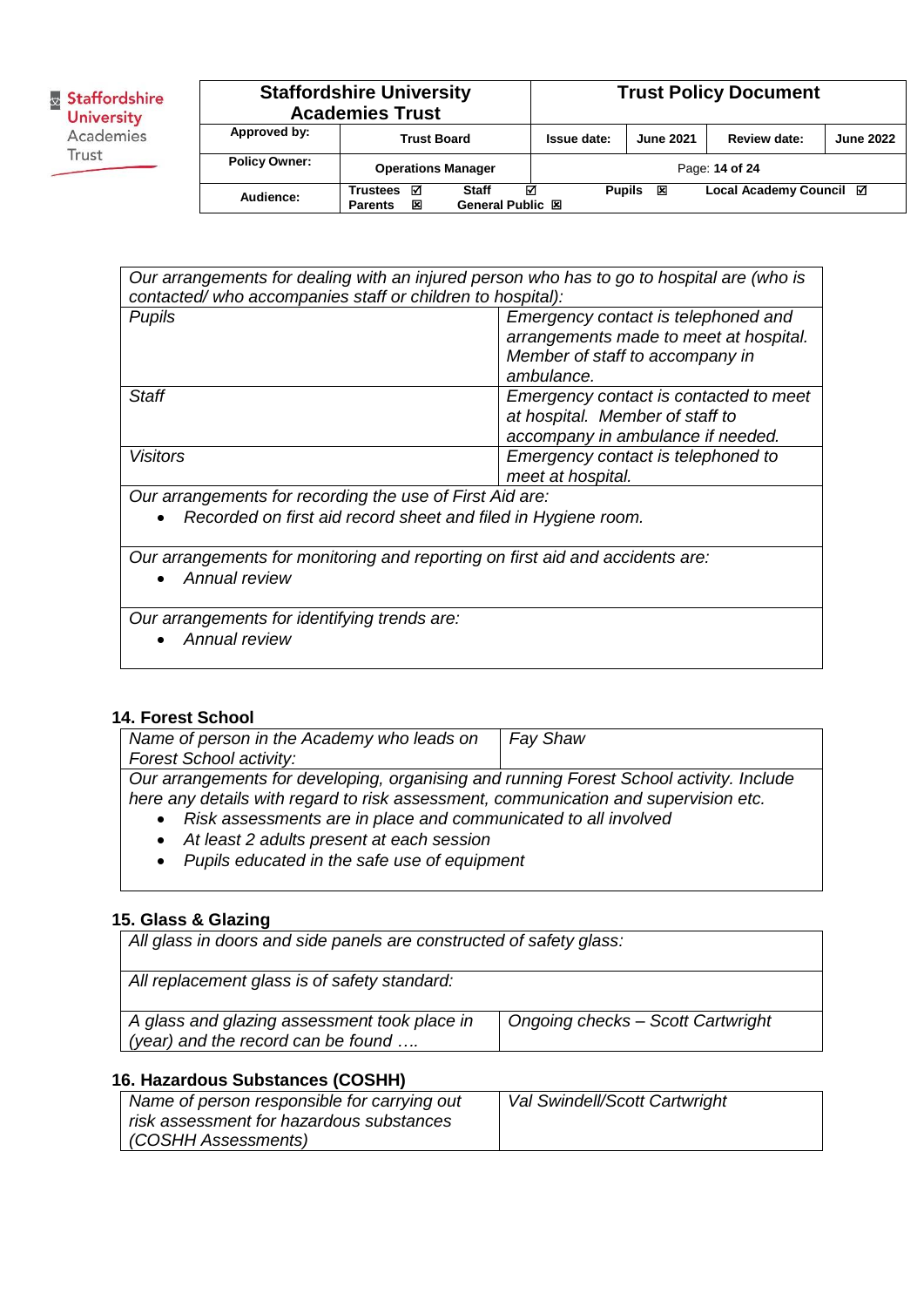|                      | <b>Staffordshire University</b><br><b>Academies Trust</b> |                                              |               |                  | <b>Trust Policy Document</b> |                  |
|----------------------|-----------------------------------------------------------|----------------------------------------------|---------------|------------------|------------------------------|------------------|
| Approved by:         | <b>Trust Board</b>                                        |                                              | Issue date:   | <b>June 2021</b> | Review date:                 | <b>June 2022</b> |
| <b>Policy Owner:</b> | <b>Operations Manager</b>                                 |                                              |               |                  | Page: 15 of 24               |                  |
| Audience:            | ☑<br><b>Trustees</b><br>図<br><b>Parents</b>               | ⊽<br><b>Staff</b><br><b>General Public 図</b> | <b>Pupils</b> | 図                | Local Academy Council ⊠      |                  |

*Hazardous substance risk management documentation is located: Staff shared drive COSHH documents in classrooms Our arrangements for managing hazardous substances (selection, storage, risk assessment, risk control, communication of hazardous substance assessments etc.) are:*

- *Substances are stored in accordance with MSDS*
- *MSDS downloaded and COSHH forms produced*
- *All COSHH forms are in main office and copies in classrooms as appropriate*

#### **17. Health and Safety Law Poster**

| The Health and Safety at Work poster is | Main Office |
|-----------------------------------------|-------------|
| located:                                |             |

#### **18. Housekeeping, cleaning & waste disposal**

| All staff and pupils share the responsibility for keeping the Academy site clean, tidy and |                         |
|--------------------------------------------------------------------------------------------|-------------------------|
| free from hazards.                                                                         |                         |
| Our waste management arrangements are:                                                     |                         |
| Hazardous waste is collected by PHS/B Hygienic.                                            |                         |
| Litter removed regularly                                                                   |                         |
| Bins emptied regularly - at least twice daily                                              |                         |
| All bins are located in bin store away from building                                       |                         |
| Our site housekeeping arrangements are:                                                    |                         |
| Caretaker carries out twice daily inspection of all areas                                  |                         |
| Litter removed regularly                                                                   |                         |
| <b>Bins emptied regularly</b>                                                              |                         |
| Exits and fire evacuation areas kept clear at all times                                    |                         |
| No trailing cables                                                                         |                         |
| Spills cleared immediately                                                                 |                         |
| Deliveries sorted and put away asap                                                        |                         |
|                                                                                            |                         |
| Site cleaning is provided by:                                                              | <b>Hi Spec Services</b> |
| External cleaning company                                                                  |                         |
| Cleaning staff have received appropriate information, instruction and training about the   |                         |
| following and are competent:                                                               |                         |
|                                                                                            |                         |
| Work equipment                                                                             |                         |
| Hazardous substances                                                                       |                         |
| Waste (skips and bins are located away from the academy building)                          |                         |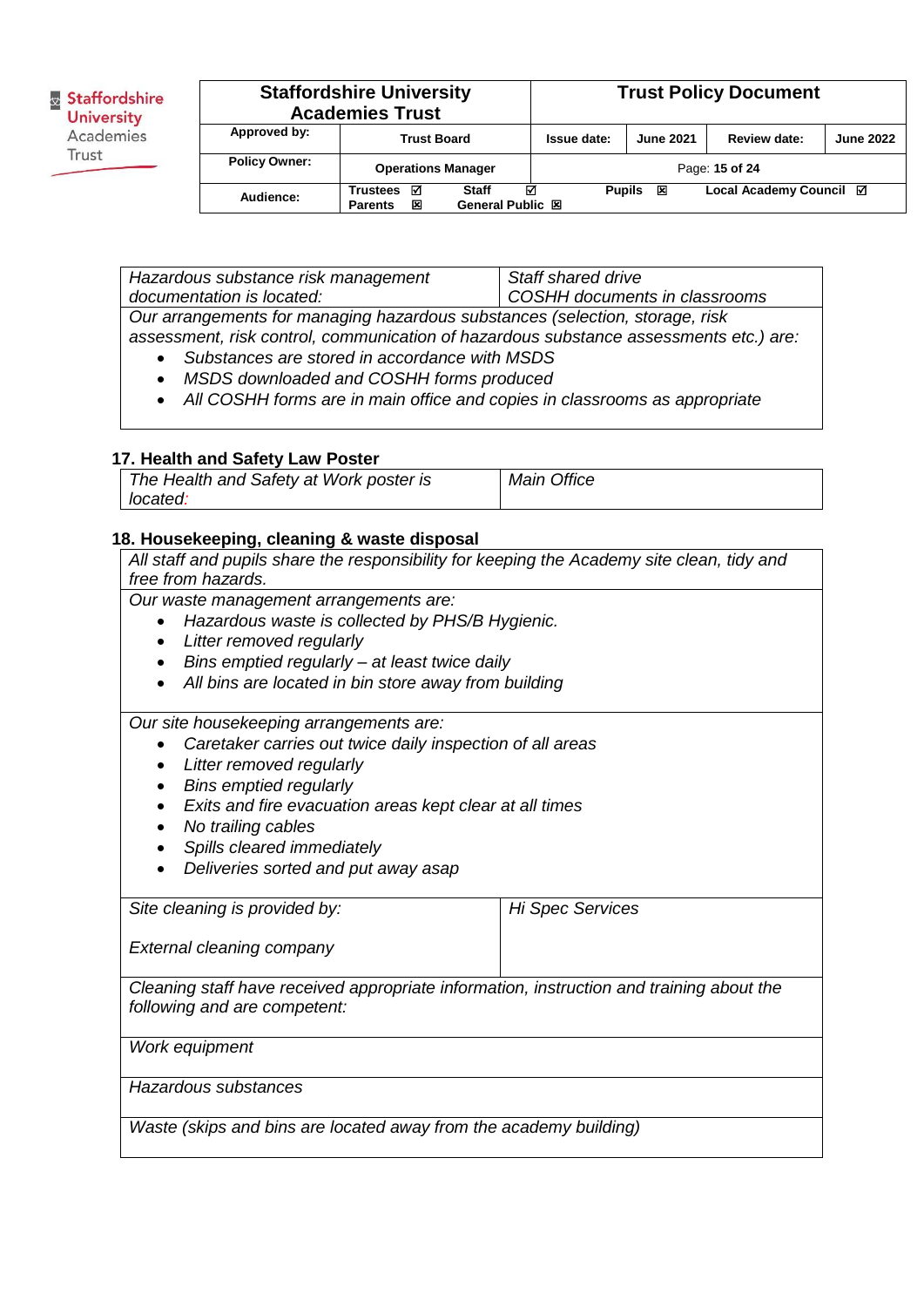|                      | <b>Staffordshire University</b><br><b>Academies Trust</b> |                                       |               |                  | <b>Trust Policy Document</b> |                  |
|----------------------|-----------------------------------------------------------|---------------------------------------|---------------|------------------|------------------------------|------------------|
| Approved by:         | <b>Trust Board</b>                                        |                                       | Issue date:   | <b>June 2021</b> | Review date:                 | <b>June 2022</b> |
| <b>Policy Owner:</b> | <b>Operations Manager</b>                                 |                                       |               |                  | Page: 16 of 24               |                  |
| Audience:            | ☑<br><b>Trustees</b><br>図<br><b>Parents</b>               | ☑<br>Staff<br><b>General Public 図</b> | <b>Pupils</b> | ⊠                | Local Academy Council ⊠      |                  |

| Infection control                                                                                                                                                                                                                                                     |                                                                                   |
|-----------------------------------------------------------------------------------------------------------------------------------------------------------------------------------------------------------------------------------------------------------------------|-----------------------------------------------------------------------------------|
| Academy security                                                                                                                                                                                                                                                      |                                                                                   |
| Lone working                                                                                                                                                                                                                                                          |                                                                                   |
| First aid and accident reporting                                                                                                                                                                                                                                      |                                                                                   |
| <b>Fire evacuation</b>                                                                                                                                                                                                                                                |                                                                                   |
| All staff and pupils must be aware of the arrangements for disposing of waste and the<br>location of waste bins and skips                                                                                                                                             |                                                                                   |
| Staff in all depts. / work areas who generate waste (e.g. catering/cleaning/curriculum<br>areas) must be aware of the risk assessments and control measures in place for their role.<br>The risk management processes are as follows for each department / work area: |                                                                                   |
|                                                                                                                                                                                                                                                                       | <b>Procedure</b>                                                                  |
| Department/work area                                                                                                                                                                                                                                                  |                                                                                   |
| Sanitary bins provided in all staff toilets and<br>also in KS2 girls toilets                                                                                                                                                                                          |                                                                                   |
|                                                                                                                                                                                                                                                                       |                                                                                   |
| Yellow bin provided in Hygiene room                                                                                                                                                                                                                                   | All hazardous waste to be placed in a<br>yellow bag and disposed of in yellow bin |
|                                                                                                                                                                                                                                                                       |                                                                                   |
| Sharps bins - One in Hygiene room                                                                                                                                                                                                                                     | All diabetes trained persons aware of<br>procedure                                |
|                                                                                                                                                                                                                                                                       |                                                                                   |
|                                                                                                                                                                                                                                                                       |                                                                                   |
|                                                                                                                                                                                                                                                                       |                                                                                   |

## **19. Infection Control**

| יט וויוסט ווטווסטאוויוס                                                          |                           |
|----------------------------------------------------------------------------------|---------------------------|
| Name of person responsible for managing                                          | Jon Williams/Val Swindell |
| <i>infection control:</i>                                                        |                           |
| Our infection control arrangements (including communicable diseases/hand hygiene |                           |
| standards) are:                                                                  |                           |

- *Risk assessments to be followed*
- *SCC to be informed of any disease outbreaks, which should be reported under RIDDOR*
- *Cleaning staff informed of illnesses to ensure adequate cleaning of key areas*
- *Handwashing encouraged at all times*

*Infection control standards and the effectiveness of risk management procedures will be*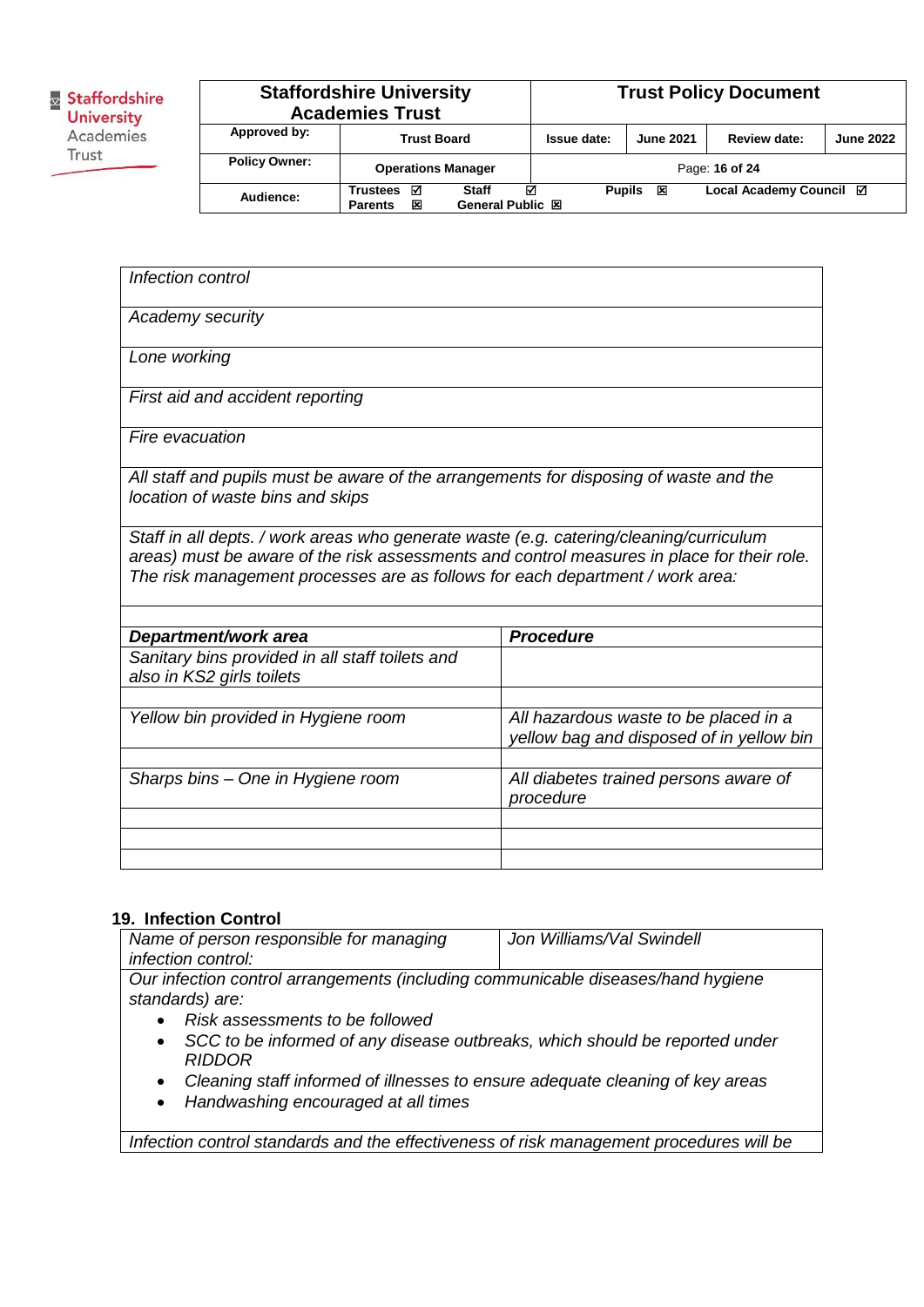|                      | <b>Staffordshire University</b><br><b>Academies Trust</b>                       |             |                    | <b>Trust Policy Document</b> |                  |
|----------------------|---------------------------------------------------------------------------------|-------------|--------------------|------------------------------|------------------|
| Approved by:         | <b>Trust Board</b>                                                              | Issue date: | <b>June 2021</b>   | Review date:                 | <b>June 2022</b> |
| <b>Policy Owner:</b> | <b>Operations Manager</b>                                                       |             |                    | Page: 17 of 24               |                  |
| Audience:            | ☑<br><b>Staff</b><br><b>Trustees</b><br>General Public 図<br>⊠<br><b>Parents</b> | ☑           | <b>Pupils</b><br>図 | Local Academy Council ⊠      |                  |

*monitored by:*

*Annual review*

*We communicate infection control arrangements by:*

- *Email*
- *Staff meetings*

*Infection control arrangements must be communicated to all occupants of the premises, as part of their induction to site and in accordance with their role and activities they conduct on site.* 

#### **20. Lettings**

| Name of Premises Manager or member of                                                 | <b>Val Swindell/Scott Cartwright</b> |
|---------------------------------------------------------------------------------------|--------------------------------------|
| Leadership team responsible for Lettings:                                             |                                      |
| Our arrangements for managing Lettings of the Academy rooms or external premises are: |                                      |

- *Hirers must have completed all paperwork*
- *Hirers must have appropriate insurance*
- *Hirers must provide a register of those present during a letting upon request.*

*The health and safety considerations for Lettings are considered and reviewed annually:*

*Hirers have in place their own risk assessments, first aid arrangements/ fire procedures and emergency procedures:*

*Hirers are responsible for obtaining the necessary local authority licenses for their activities and these must be provided to the Academy on request, prior to commencement of the letting.*

*Hirers must provide a register of those present during a letting upon request:*

*Hirers must have appropriate DBS clearances according to the nature of their letting and those in attendance of the letting.*

*Hirers must have appropriate, valid and current insurances:*

#### **21. Lone Working**

*Our arrangements for managing lone working are:*

- *Risk assessment*
- *Regular communication*
- *Emergency contact numbers available*
- *Security arrangements upheld*

*Lone working arrangements are communicated by: Val Swindell*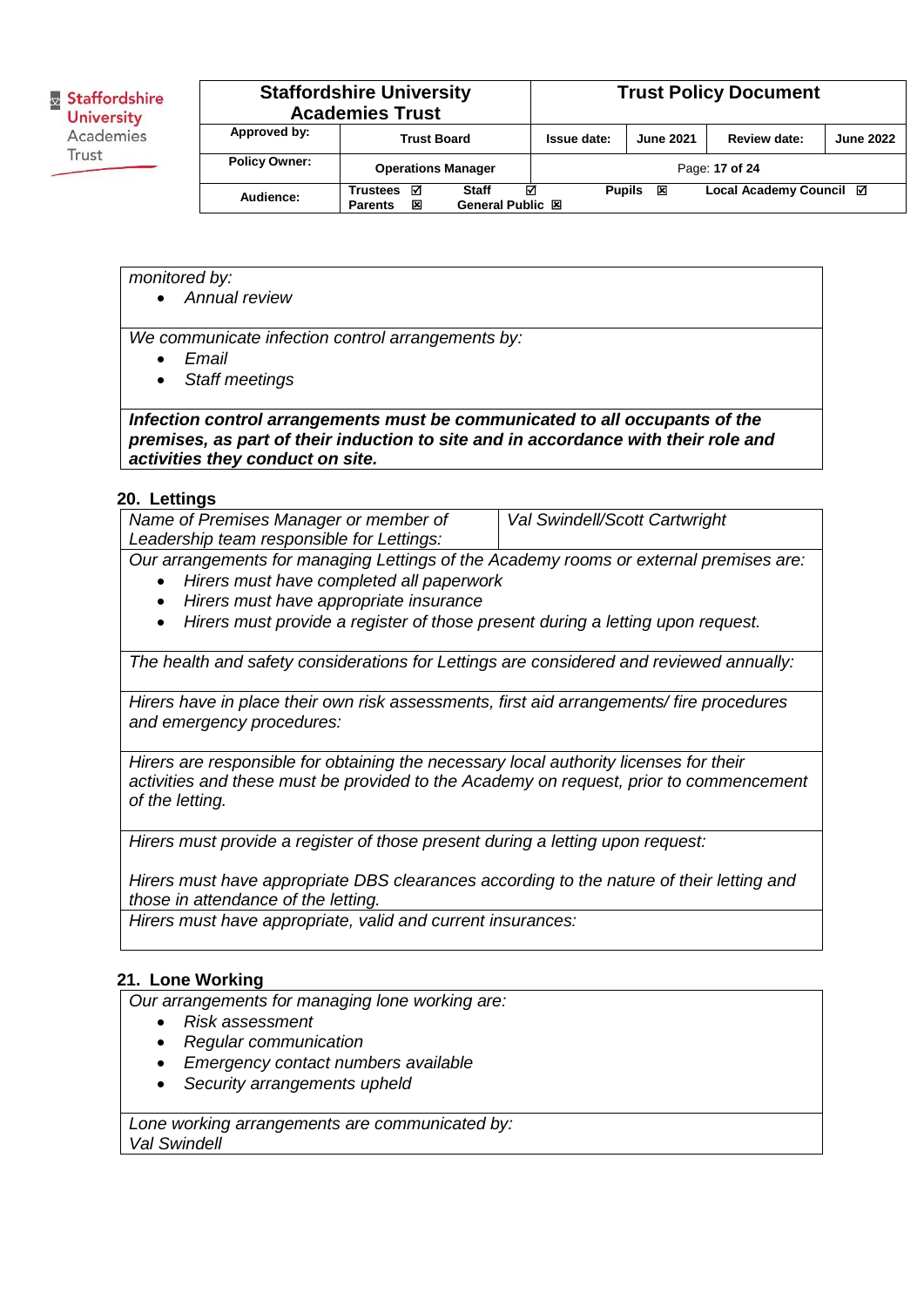|                      | <b>Staffordshire University</b><br><b>Academies Trust</b> |                                              |               |                  | <b>Trust Policy Document</b> |                  |
|----------------------|-----------------------------------------------------------|----------------------------------------------|---------------|------------------|------------------------------|------------------|
| Approved by:         | <b>Trust Board</b>                                        |                                              | Issue date:   | <b>June 2021</b> | Review date:                 | <b>June 2022</b> |
| <b>Policy Owner:</b> | <b>Operations Manager</b>                                 |                                              |               |                  | Page: 18 of 24               |                  |
| Audience:            | ☑<br><b>Trustees</b><br>⊠<br><b>Parents</b>               | ☑<br><b>Staff</b><br><b>General Public 図</b> | <b>Pupils</b> | 図                | Local Academy Council ⊠      |                  |

*We monitor lone working arrangements by: Annual review if needed*

#### **22. Maintenance / Inspection of Equipment (including selection of equipment)**

*NOTE Types of equipment to consider in this section:*

*Ladders and steps, fume cupboards, other extraction systems, PE equipment, D&T machines, lifts & lifting equipment, pressure cookers, autoclaves, fire alarm and smoke detection, emergency lighting, fire extinguishers, sprinkler systems, automatic doors, automatic barriers, roller shutters, air conditioning.*

*This section must include the arrangements for academy kitchens, science laboratories, Design and Technology rooms*

| Name of person responsible for the selection,<br>maintenance / inspection and testing of | <b>Scott Cartwright</b>           |
|------------------------------------------------------------------------------------------|-----------------------------------|
| equipment:                                                                               |                                   |
| Records of maintenance and inspection of                                                 | Main Office                       |
| equipment are retained and are located:                                                  |                                   |
| Staff report any broken or defective equipment                                           | Scott Cartwright/Val Swindell     |
| to:                                                                                      |                                   |
| The equipment on the academy site owned and used by contractors is the responsibility of |                                   |
| the contractor, who must provide records of testing, inspection and maintenance if       |                                   |
|                                                                                          |                                   |
| requested:                                                                               |                                   |
| <b>Type of equipment</b>                                                                 | <b>Maintenance Regime Details</b> |
|                                                                                          |                                   |
|                                                                                          |                                   |
|                                                                                          |                                   |
|                                                                                          |                                   |
|                                                                                          |                                   |
|                                                                                          |                                   |
|                                                                                          |                                   |

#### **23. Manual Handling**

| Name of competent person responsible for                         | Val Swindell/Scott Cartwright |  |  |
|------------------------------------------------------------------|-------------------------------|--|--|
| carrying out manual handling risk assessments                    |                               |  |  |
| Our arrangements for managing manual handling activities are:    |                               |  |  |
| • Risk assessments are carried out                               |                               |  |  |
| • All staff are made aware of the procedures for manual handling |                               |  |  |

*Staff must be aware of the requirement to avoid hazardous manual handling and carry out risk assessment where the task cannot be avoided. Our arrangements for communicating*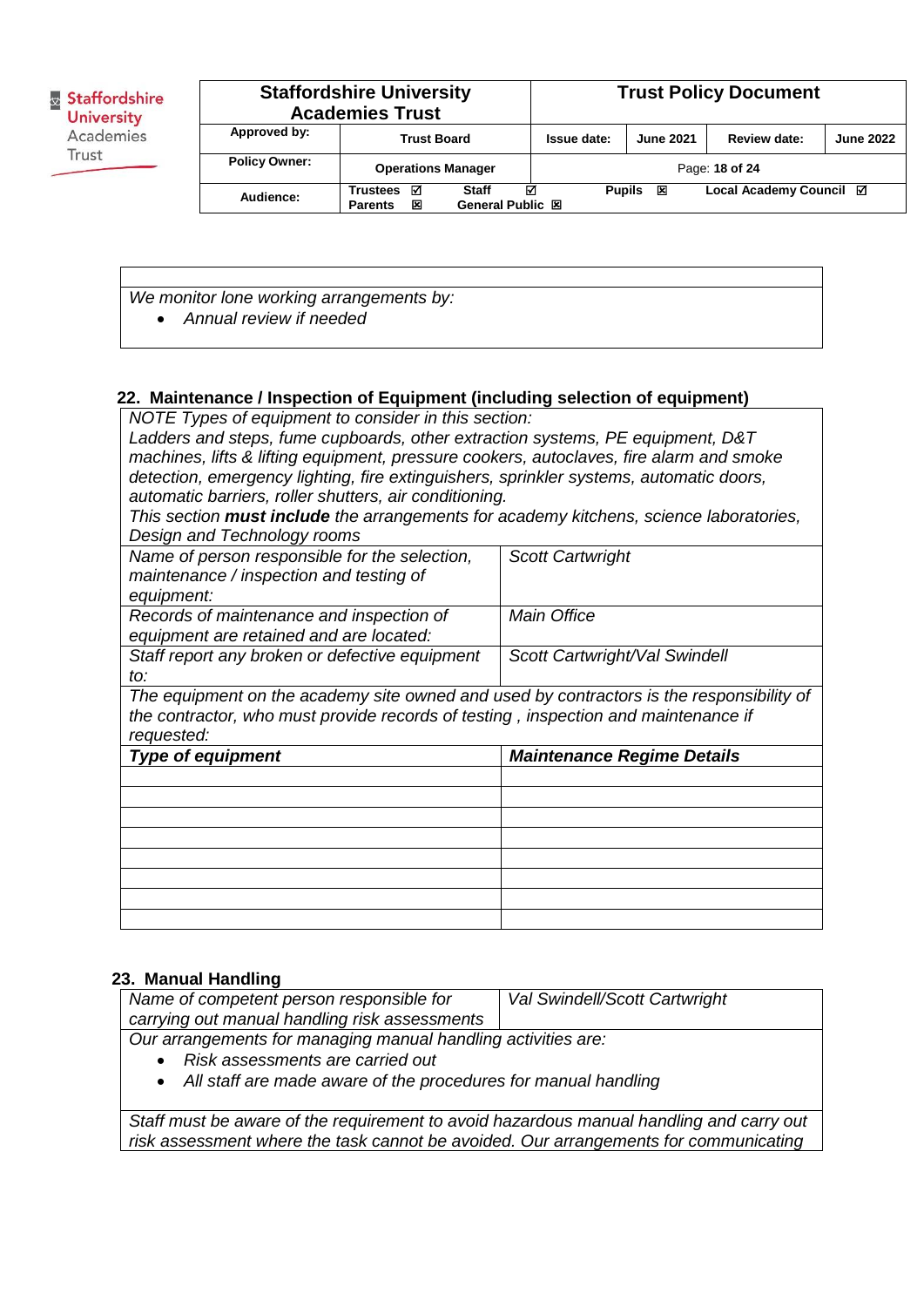| <b>Staffordshire University</b><br><b>Academies Trust</b> |                                             | <b>Trust Policy Document</b>          |               |                  |                         |                  |
|-----------------------------------------------------------|---------------------------------------------|---------------------------------------|---------------|------------------|-------------------------|------------------|
| Approved by:                                              | <b>Trust Board</b>                          |                                       | Issue date:   | <b>June 2021</b> | Review date:            | <b>June 2022</b> |
| <b>Policy Owner:</b>                                      | <b>Operations Manager</b>                   |                                       |               |                  | Page: 19 of 24          |                  |
| Audience:                                                 | ☑<br><b>Trustees</b><br>図<br><b>Parents</b> | ☑<br><b>Staff</b><br>General Public 図 | <b>Pupils</b> | ⊠                | Local Academy Council ⊠ |                  |

*this requirement to staff are:*

*Manual handling risk assessments/procedures are on staff shared drive*

*Staff who carry out manual handling must be aware of the manual handling risk assessment and the control measures in place for the task.*

*Staff are trained appropriately to carry out manual handling activities. Formally trained staff are:*

*Scott Cartwright/Michelle Carr/Penny Mitchell/Elaine Mason/Oliva Grant/Patrycja Ciszecka Where people handling takes place an Individual Manual Handling Plan must be in place and communicated to all parties (including where appropriate the young person/their parents/carers/support staff).* 

*Restrictive physical intervention training is arranged by:Jon Williams*

## **24. Medication**

*:*

| Name of person(s) responsible for the                                                                                                                                                     | <b>Penny Mitchell</b> |  |  |  |
|-------------------------------------------------------------------------------------------------------------------------------------------------------------------------------------------|-----------------------|--|--|--|
| management of and administration of                                                                                                                                                       |                       |  |  |  |
| medication to pupils in academy:                                                                                                                                                          |                       |  |  |  |
| Our arrangements for the administration of medicines to pupils are:                                                                                                                       |                       |  |  |  |
| Only prescribed medication will be given when an administration of medicine form<br>has been completed by a parent.                                                                       |                       |  |  |  |
| In each case the dose given and signature of the person administering the<br>$\bullet$<br>medication is recorded together with the date and time and countersigned by a<br>second person. |                       |  |  |  |
| All medication is kept in the hygiene room or fridge dependant on storage<br>requirements.                                                                                                |                       |  |  |  |
| The names members of staff who are                                                                                                                                                        | <b>Penny Mitchell</b> |  |  |  |
| authorised to give / support pupils with                                                                                                                                                  |                       |  |  |  |
| medication are:                                                                                                                                                                           |                       |  |  |  |
| Medication is stored:                                                                                                                                                                     | Hygiene room/fridge   |  |  |  |
| A record of the administration of medication is<br>located:                                                                                                                               | Main office           |  |  |  |
| Staff are trained to administer complex medication by the school nursing service when                                                                                                     |                       |  |  |  |
| required. Trained staff are:                                                                                                                                                              |                       |  |  |  |
| <b>Penny Mitchell</b>                                                                                                                                                                     |                       |  |  |  |
| Elaine Mason                                                                                                                                                                              |                       |  |  |  |
| Scott Cartwright                                                                                                                                                                          |                       |  |  |  |
| Marie Trevelyan                                                                                                                                                                           |                       |  |  |  |
| Vicki Eaglefield                                                                                                                                                                          |                       |  |  |  |
|                                                                                                                                                                                           |                       |  |  |  |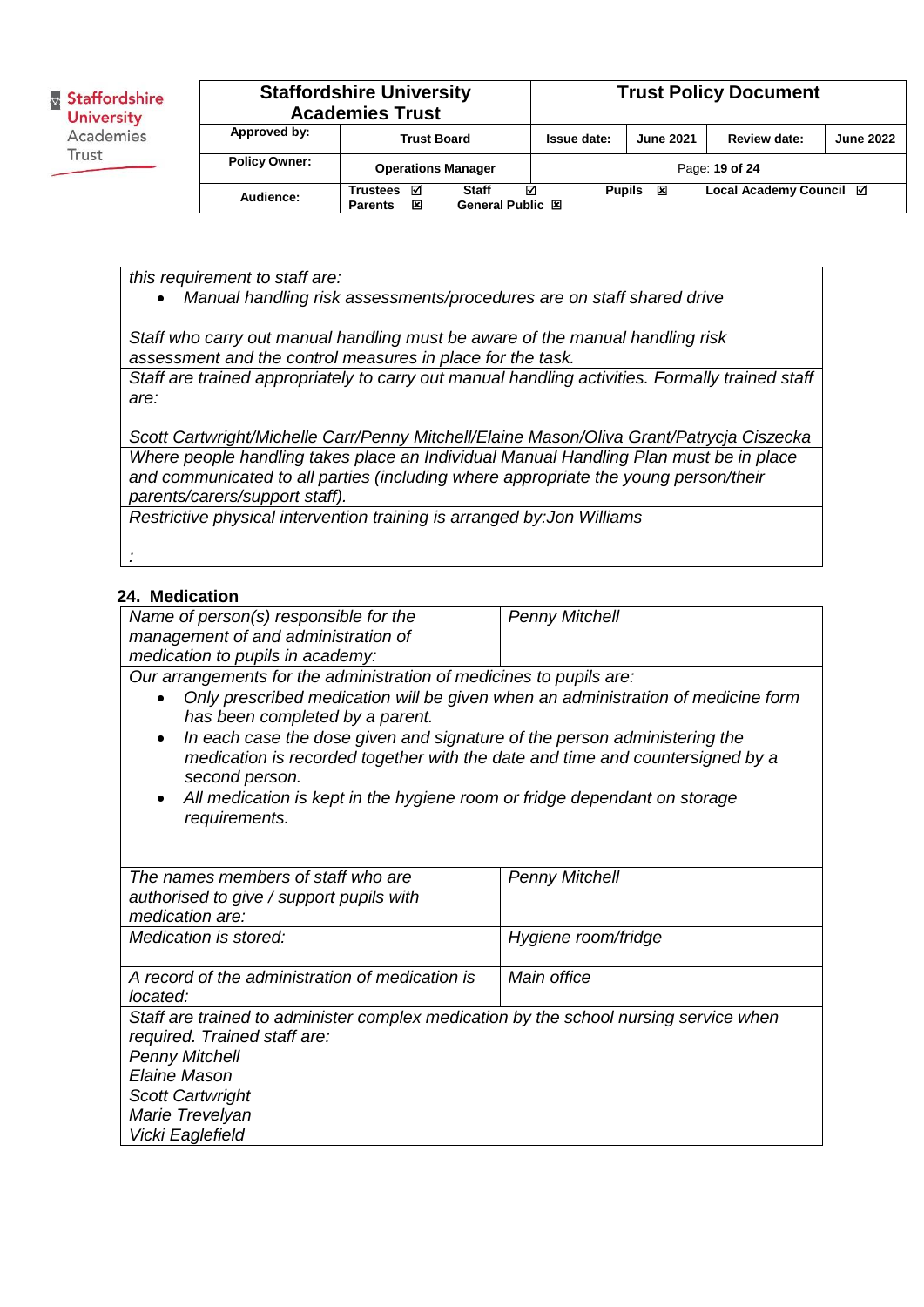|                      | <b>Staffordshire University</b><br><b>Academies Trust</b> |                                              |               |                  | <b>Trust Policy Document</b> |                  |
|----------------------|-----------------------------------------------------------|----------------------------------------------|---------------|------------------|------------------------------|------------------|
| Approved by:         | <b>Trust Board</b>                                        |                                              | Issue date:   | <b>June 2021</b> | Review date:                 | <b>June 2022</b> |
| <b>Policy Owner:</b> | <b>Operations Manager</b>                                 |                                              |               |                  | Page: 20 of 24               |                  |
| Audience:            | ☑<br>Trustees<br>図<br><b>Parents</b>                      | ⊠<br><b>Staff</b><br><b>General Public 図</b> | <b>Pupils</b> | 図                | Local Academy Council Ø      |                  |

## *Olivia Grant*

*Our arrangements for administering emergency medication (e.g. Asthma inhalers/Epi pen) are:*

- *Parents are asked to complete an information card for any child needing an inhaler and all teachers are aware of which children need an inhaler.*
- *All relevant staff have had Epi Pen training*

*Staff who are taking medication must keep this personal medication in a secure area in a staff only location. Secure locations are defined as:*

*Lockers in staffroom*

*Staff must advise the academy leaders if they are taking any medication which might impair their ability to carry out their normal work. Risk assessments must be undertaken for individual members of staff if deemed as being required.*

## **25. Personal Protective Equipment (PPE) (links to Risk Assessment)**

| PPE is provided free of charge where a risk assessment identifies this is needed to control<br>a risk and the risk cannot be controlled by another means. |                            |  |  |  |
|-----------------------------------------------------------------------------------------------------------------------------------------------------------|----------------------------|--|--|--|
| Name(s) of person responsible for selecting<br>suitable personal protective equipment (PPE)<br>for academy staff.                                         | Val Swindell               |  |  |  |
| Name of person responsible for the checking<br>and maintenance of personal protective<br>equipment provided for staff                                     | Val Swindell               |  |  |  |
| PPE provided for use in curriculum lessons is not "personal" as it is provided by pupils in<br>classroom situations.                                      |                            |  |  |  |
| Name(s) of person responsible for selecting<br>suitable personal protective equipment (PPE)<br>for pupils.                                                | Class Teacher/Val Swindell |  |  |  |
| All PPE provided for use in a classroom environment is kept clean, free from defects and<br>replaced as necessary.                                        |                            |  |  |  |
| Name(s) of person responsible for cleaning and<br>checking PPE.                                                                                           | Classroom staff            |  |  |  |
| Confirmation of any recorded checks to be<br>provided:                                                                                                    |                            |  |  |  |

## **26. Radiation (where applicable)**

| Name of the academy Radiation Protection | Jonathan Williams |
|------------------------------------------|-------------------|
| Supervisor (RPS)                         |                   |
| Name of the Radiation Protection Adviser | <b>CLEAPSS</b>    |
| (RPA)                                    |                   |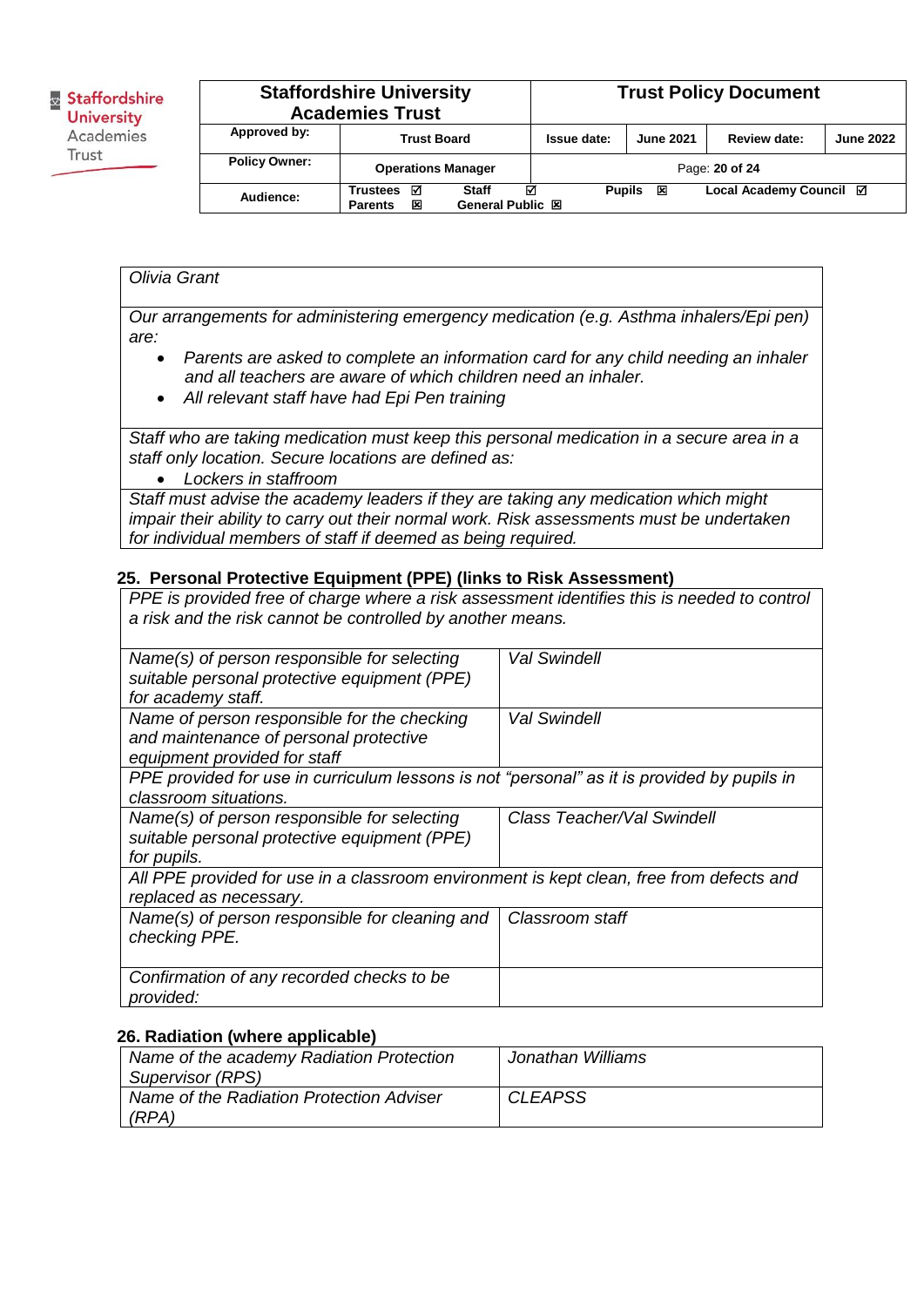|                      | <b>Staffordshire University</b><br><b>Academies Trust</b> |                                       | <b>Trust Policy Document</b> |                  |                         |                  |
|----------------------|-----------------------------------------------------------|---------------------------------------|------------------------------|------------------|-------------------------|------------------|
| Approved by:         | <b>Trust Board</b>                                        |                                       | Issue date:                  | <b>June 2021</b> | Review date:            | <b>June 2022</b> |
| <b>Policy Owner:</b> | <b>Operations Manager</b>                                 |                                       |                              |                  | Page: 21 of 24          |                  |
| Audience:            | М<br><b>Trustees</b><br>図<br><b>Parents</b>               | ☑<br>Staff<br><b>General Public 図</b> | <b>Pupils</b>                | 図                | Local Academy Council ⊠ |                  |

## **27. Reporting Hazards or Defects**

*All staff and pupils must report any hazards, defects or dangerous situations they see at the Academy.* 

*Our arrangements for the reporting of hazards and defects:*

*Report to Scott Cartwright/Val Swindell via email or face to face*

## **28. Risk Assessments**

| The academy has in place risk assessments for any identified significant risk. Control |                     |  |  |
|----------------------------------------------------------------------------------------|---------------------|--|--|
| measures which are put in place to eliminate or reduce risk are communicated to staff, |                     |  |  |
| pupils and others who may be exposed to the risk.                                      |                     |  |  |
| Risk assessments are in place for the following areas:                                 |                     |  |  |
| Premises and grounds                                                                   |                     |  |  |
| Curriculum / classrooms                                                                |                     |  |  |
| Hazardous activities or events                                                         |                     |  |  |
| Lettings or contract work which may affect staff or pupils in the Academy              |                     |  |  |
| <b>Fire Risk Assessment</b>                                                            |                     |  |  |
| <b>Hazardous Substances</b>                                                            |                     |  |  |
| <b>Work Equipment</b>                                                                  |                     |  |  |
| <b>Manual handling activities</b>                                                      |                     |  |  |
| Risks related to individuals e.g. health issues                                        |                     |  |  |
|                                                                                        |                     |  |  |
| Name of person who has overall responsibility                                          | <b>Val Swindell</b> |  |  |
| for the Academy risk assessment process and                                            |                     |  |  |
| any associated action planning:                                                        |                     |  |  |
| Our arrangements for carrying out, recording, communicating and reviewing risk         |                     |  |  |
| assessments are:                                                                       |                     |  |  |
| Risk assessments are reviewed before the review date and updated.                      |                     |  |  |
|                                                                                        |                     |  |  |
| The location in which the academy keeps risk assessments is:                           |                     |  |  |
| All risk assessments ar kept on the staff shared drive and also the management         |                     |  |  |
| drive.                                                                                 |                     |  |  |
|                                                                                        |                     |  |  |
|                                                                                        |                     |  |  |

*Appropriate training is provided for staff who are creating, reviewing or implementing risk assessments.* 

*When an accident or incident occurs a post risk assessment takes place when a new hazard has been identified.* 

*Risk assessments are created or reviewed when something new is introduced or a change has occurred.* 

## **29. Smoking**

*No smoking or vaping is permitted on site or in vehicles owned or operated by the*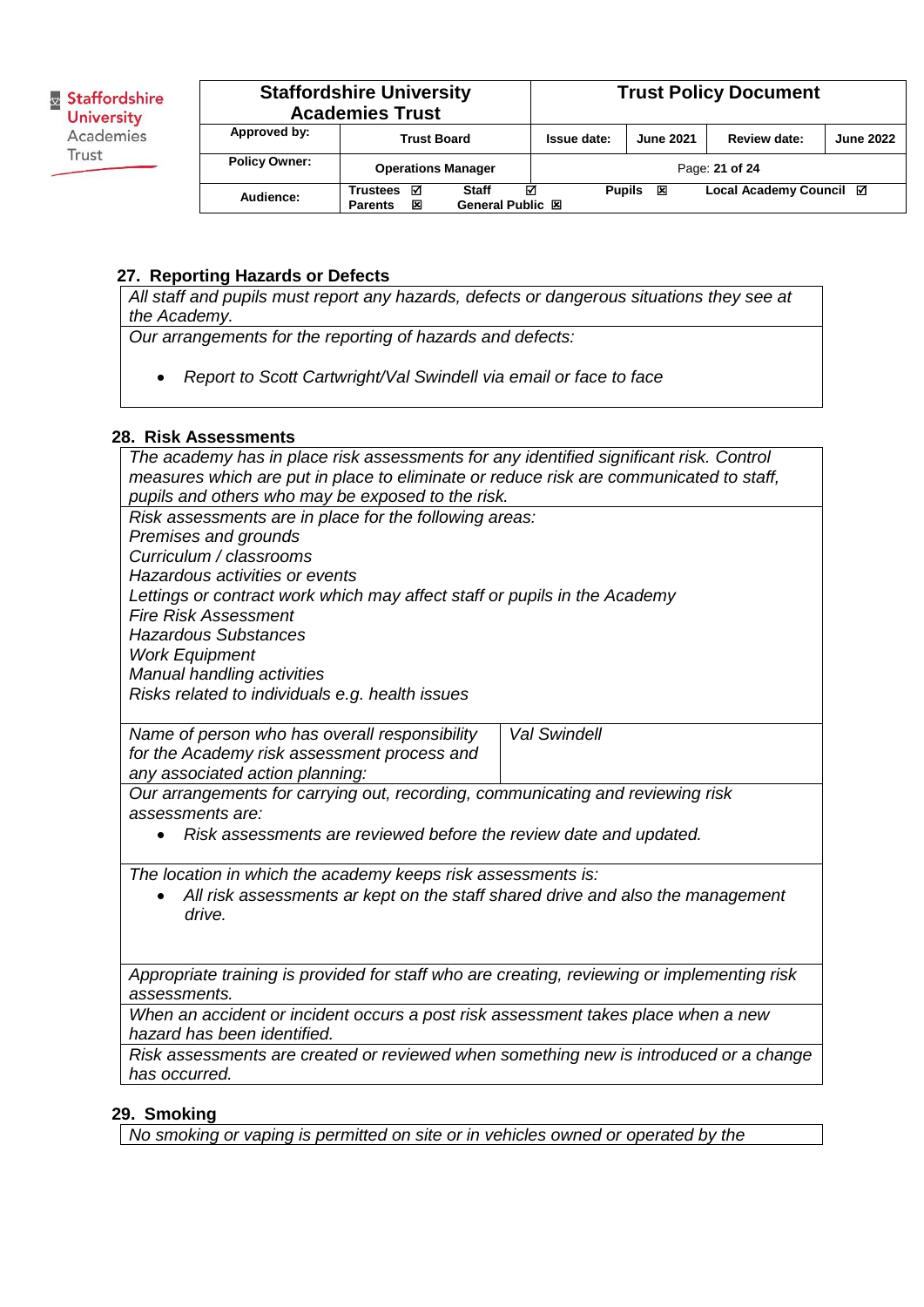| Staffordshire     |
|-------------------|
| <b>University</b> |
| Academies         |
| Trust             |
|                   |

#### **Staffordshire University Academies Trust**<br>Approved by:  $\frac{1}{2}$ **Trust Policy Document Approved by: Trust Board Issue date: June 2021 Review date: June 2022 Policy Owner: Operations Manager Page: 22 of 24 Audience: Trustees Staff Pupils Local Academy Council General Public 図**

## **30. Shared use of premises/shared workplace**

| Name of Premises Manager or member of    | Jon Williams/Val Swindell/Scott Cartwright |
|------------------------------------------|--------------------------------------------|
| Leadership team responsible for Premises |                                            |
| <i>Management:</i>                       |                                            |

#### **31. Stress and Staff Wellbeing**

| Name of person who has overall responsibility  | Jon Williams/Vicki Eaglefield/Val |
|------------------------------------------------|-----------------------------------|
| for the health and wellbeing of Academy staff: | Swindell                          |
| Name of the person who leads on Academy        | Jon Williams/Vicki Eaglefield/Val |
| Mental Health and Wellbeing:                   | Swindell                          |
| Academy mental health first aid trained staff  | To be arranged                    |
| are:                                           |                                   |

*All staff have responsibility to take care of their own health and wellbeing and the academy supports staff to do this by implementing the following arrangements:*

- *Wellbeing and staff stress risk assessments are in place*
- *Individual staff risk assessments in place as required*
- *Access to occupational Health and Thinkwell Services*
- *Staff wellbeing initiatives in place*

*Solutions to stress hazards and suggestions on how to minimise stress have been identified, discussed and communicated.* 

*All staff have an opportunity to contribute to discussions, meetings and initiatives around wellbeing issues at work.* 

*All staff have the opportunity to discuss mental health and wellbeing concerns confidentially and access support.*

*Individual stress risk assessments take place when a member of staff requires additional individual support.* 

*A team stress risk assessment has been completed involving all staff and this is reviewed regularly.*

*Arrangements are in place to support pupil mental health and wellbeing. Academy uses outside agencies as follows:-*

- *Malaki*
- *Local Support Team*
- *CAMHS*
- *Synergy*
- $\bullet$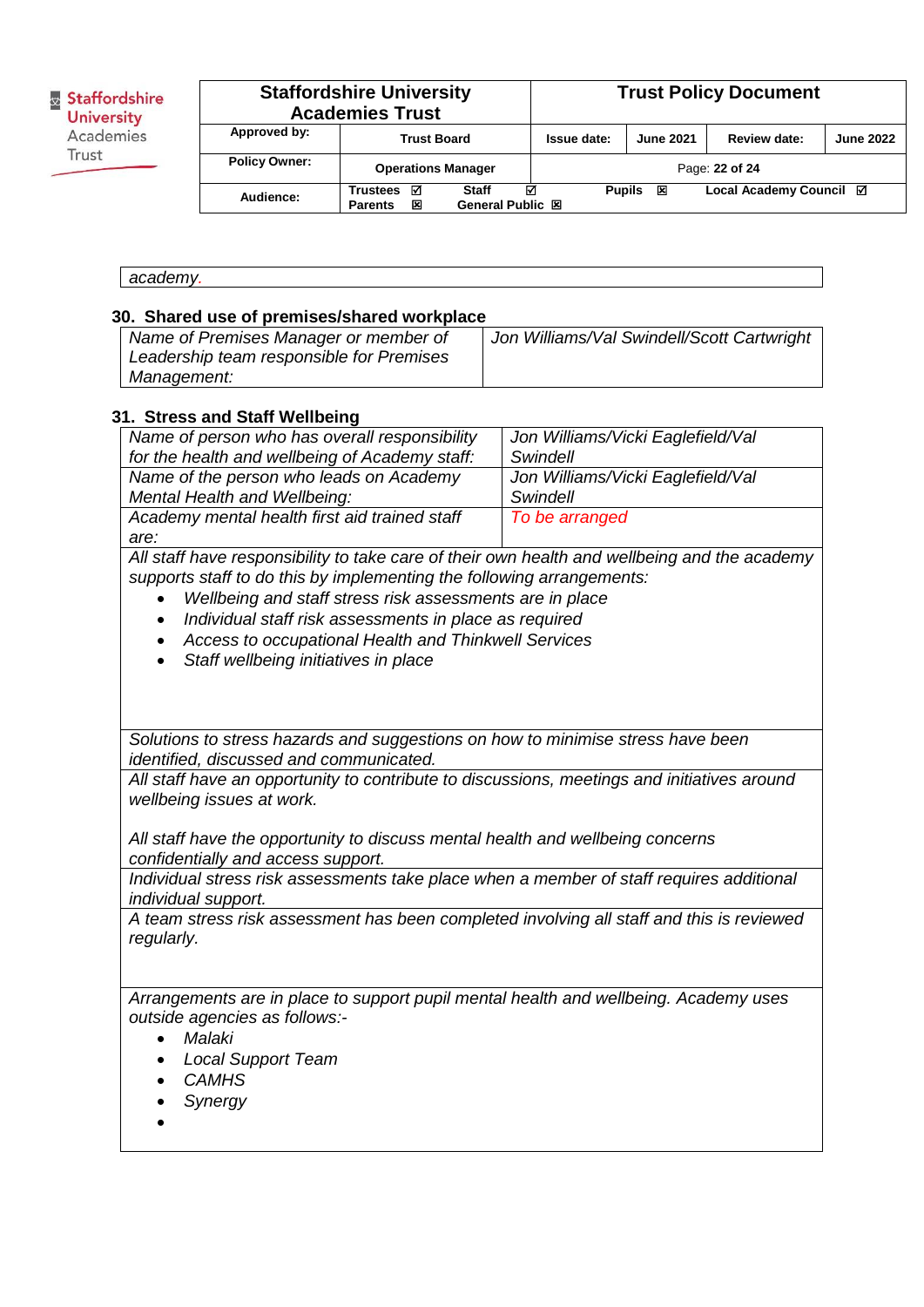| <b>Staffordshire University</b><br><b>Academies Trust</b> |                                                                               | <b>Trust Policy Document</b> |               |                  |                         |                  |
|-----------------------------------------------------------|-------------------------------------------------------------------------------|------------------------------|---------------|------------------|-------------------------|------------------|
| Approved by:                                              | <b>Trust Board</b>                                                            |                              | Issue date:   | <b>June 2021</b> | Review date:            | <b>June 2022</b> |
| <b>Policy Owner:</b>                                      | <b>Operations Manager</b>                                                     |                              |               |                  | Page: 23 of 24          |                  |
| Audience:                                                 | ☑<br>М<br>Trustees<br>Staff<br><b>General Public 図</b><br>図<br><b>Parents</b> |                              | <b>Pupils</b> | 図                | Local Academy Council ⊠ |                  |

*Staff can access support for pupils by:*

- *Discussion with Fay Shaw – Early Help Leader*
- *Lego Therapy*
- *Draw and Talk*

*Resources to support pupil mental health and wellbeing can be found in Early Help Leader office.*

#### **32. Swimming Pool Operating Procedures (where applicable)**

*Name of person who has overall responsibility for managing the swimming pool and its environment. N/A Our arrangements for carrying out suitable swimming pool management (including minimum supervision standards, how to summon assistance in emergency, what to do if problem identified with pool water quality, supervision in changing areas, max numbers of swimmers, conditions of hire to outside organisations, first aid provision, training plant operators):* 

*Staff operating the swimming pool have received appropriate training and information. Emergency procedures are in pace for the use of the swimming pool and all staff who supervise swimming activities are trained appropriately in these procedures.* 

*The health and safety considerations within curriculum swimming must be planned, supervised and managed by staff who include in their lesson planning.*

#### **33. Training and Development**

| Name of person who has overall responsibility                                                | Jonathan Williams |  |  |  |  |
|----------------------------------------------------------------------------------------------|-------------------|--|--|--|--|
| for the training and development of staff:                                                   |                   |  |  |  |  |
| All new staff receive an induction which includes health and safety, fire procedures, first  |                   |  |  |  |  |
| aid and emergency procedures.                                                                |                   |  |  |  |  |
| Our arrangements for carrying out suitable and sufficient health and safety training for all |                   |  |  |  |  |
| staff are:                                                                                   |                   |  |  |  |  |
| Induction                                                                                    |                   |  |  |  |  |
| Staff provided with training as required<br>$\bullet$                                        |                   |  |  |  |  |
|                                                                                              |                   |  |  |  |  |
| The Academy has a health and safety training matrix to help in the planning of essential     |                   |  |  |  |  |
| and development training for staff which is updated termly.                                  |                   |  |  |  |  |
| Training records are retained and are located in the main office                             |                   |  |  |  |  |
| Training and competency is monitored and<br>Jon Williams                                     |                   |  |  |  |  |
| measured by:                                                                                 |                   |  |  |  |  |

## **34. Vehicles owned or operated by the academy (where applicable)**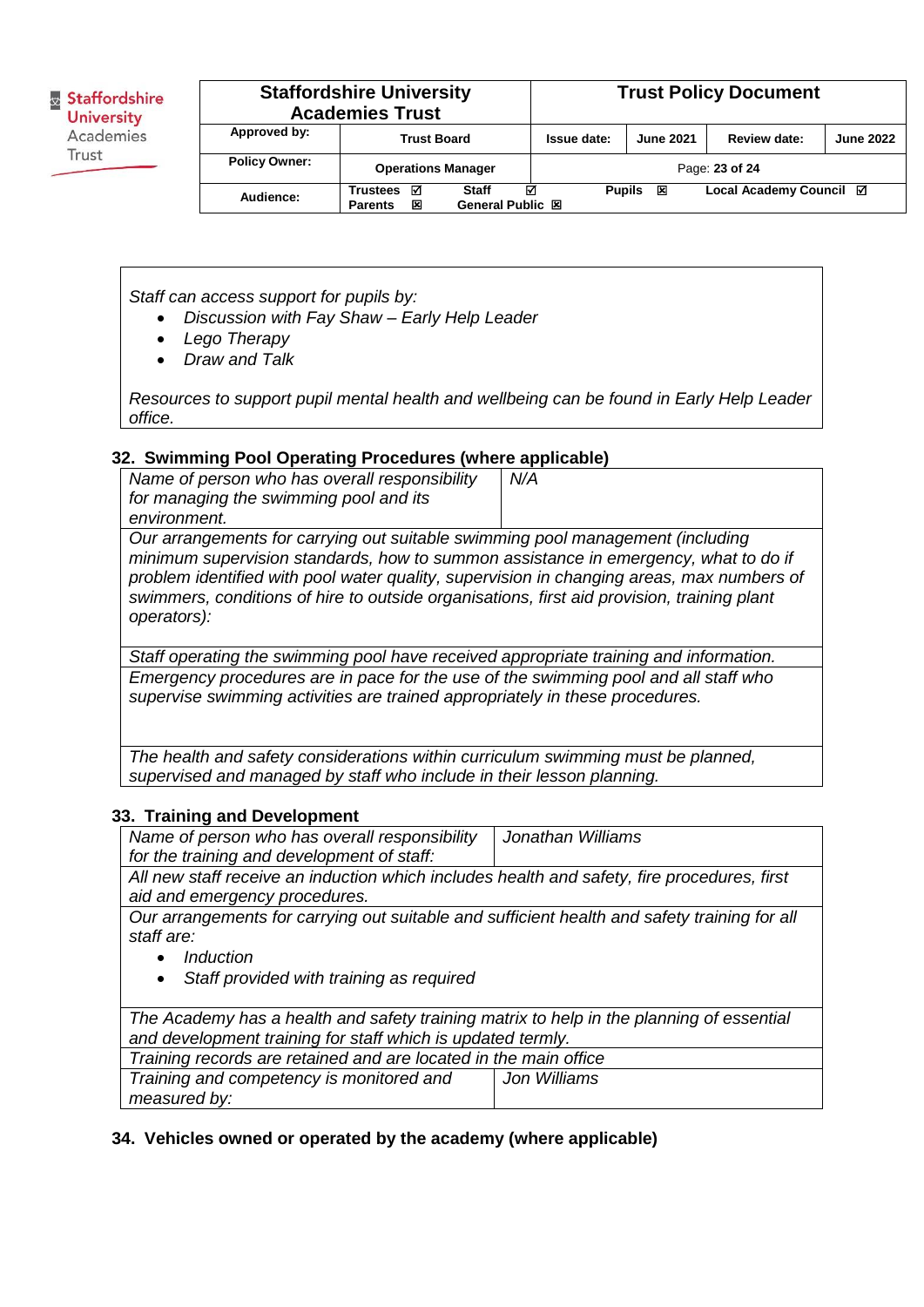| <b>Staffordshire University</b><br><b>Academies Trust</b> |                                             | <b>Trust Policy Document</b>          |               |                  |                         |                  |
|-----------------------------------------------------------|---------------------------------------------|---------------------------------------|---------------|------------------|-------------------------|------------------|
| Approved by:                                              | <b>Trust Board</b>                          |                                       | Issue date:   | <b>June 2021</b> | Review date:            | <b>June 2022</b> |
| <b>Policy Owner:</b>                                      | <b>Operations Manager</b>                   |                                       |               |                  | Page: 24 of 24          |                  |
| Audience:                                                 | ☑<br><b>Trustees</b><br>図<br><b>Parents</b> | ☑<br>Staff<br><b>General Public 図</b> | <b>Pupils</b> | 図                | Local Academy Council ⊠ |                  |

| Name of person who has overall responsibility              | N/A |
|------------------------------------------------------------|-----|
| for the academy vehicles                                   |     |
| The academy operates (no. of xx)                           | N/A |
| minibus/coaches/cars/other vehicles (e.g. quad             |     |
| bikes/ride on mowers).                                     |     |
| Name of person who manages the driver                      | N/A |
| medical examinations and qualifications                    |     |
| Name of person who manages the vehicle                     | N/A |
| license requirements                                       |     |
| Name of person(s) who undertakes vehicle                   | N/A |
| checks such as oil, water and routine                      |     |
| roadworthiness.                                            |     |
| Name of person who arranges servicing and                  | N/A |
| maintenance of the academy vehicles                        |     |
| Our arrangements for the safe use of academy vehicles are: |     |
|                                                            | N/A |

#### **35. Vehicle movement on site**

| Name of Premises Manager or other staff                                            | Jonathan Williams/Scott Cartwright |  |
|------------------------------------------------------------------------------------|------------------------------------|--|
| member responsible for the management of                                           |                                    |  |
| vehicles on site:                                                                  |                                    |  |
| Our arrangements for the safe access and movement of vehicles on site are (include |                                    |  |

*restriction on vehicle movement at certain times, speed limits, segregation vehicles from pedestrian areas, restrictions on reversing vehicles, special arrangements for deliveries etc):* 

- *Gates closed at the beginning and end of school when pupil entering/leaving premises*
- *Barrier system in place making sure only permitted visitors and deliveries can gain access*

#### *36.* **Violence and Aggression and Academy Security**

*The Academy provides a place of work which is designed and managed to minimise the risk of violence and aggression to staff, pupils and visitors. A risk assessment is carried out where staff are at increased risk of injury due to their work. Training, information and instruction is available to staff to help them manage the risk of violence and aggression where required. Staff and pupils must report all incidents of verbal & physical violence to: Jon Williams Incidents of verbal & physical violence are investigated by: Jon Williams Name of person who has responsibility for site security: Jon Williams*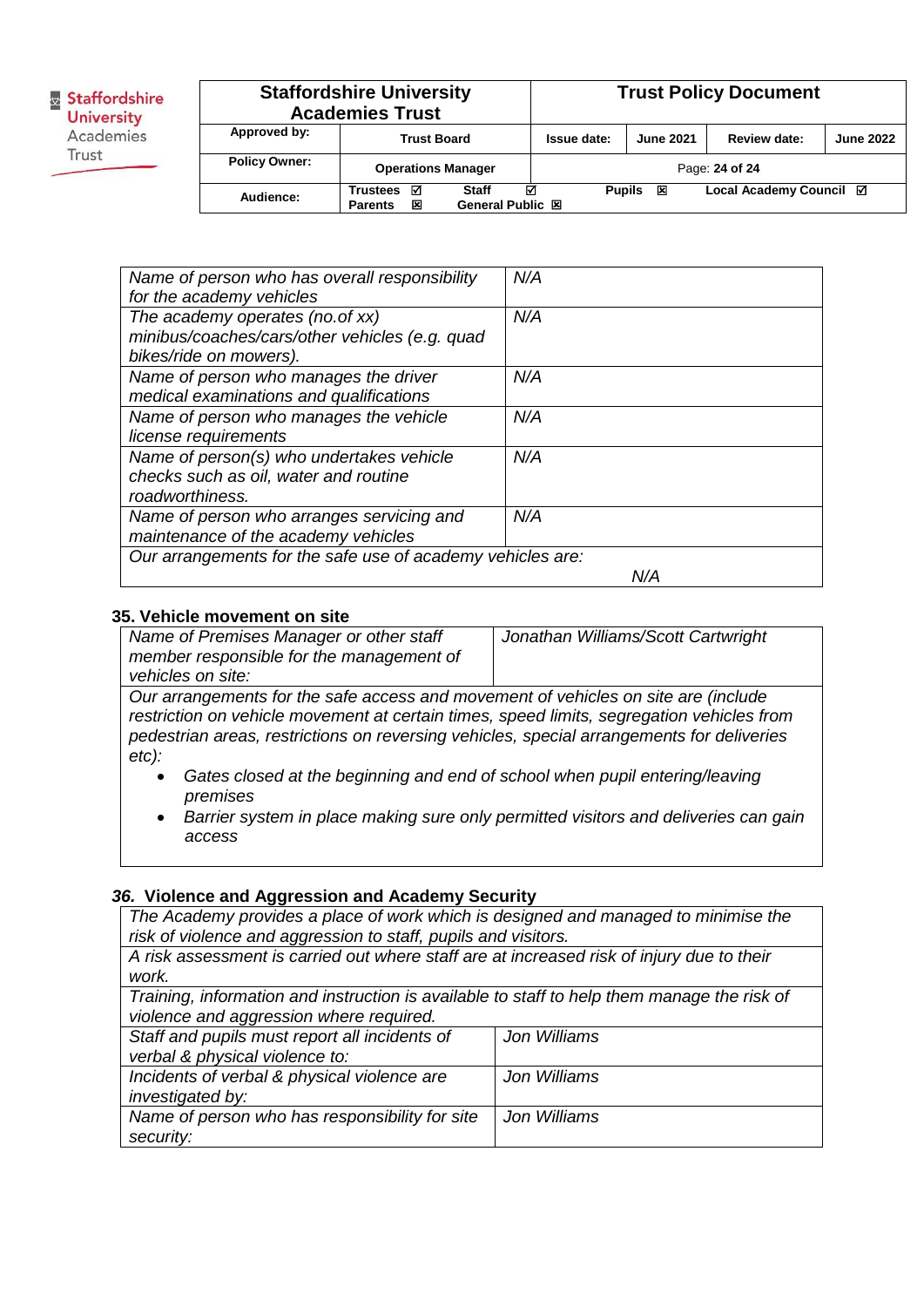| <b>Staffordshire University</b><br><b>Academies Trust</b> |                                             |                                              |               | <b>Trust Policy Document</b> |                         |                  |
|-----------------------------------------------------------|---------------------------------------------|----------------------------------------------|---------------|------------------------------|-------------------------|------------------|
| Approved by:                                              | <b>Trust Board</b>                          |                                              | Issue date:   | <b>June 2021</b>             | Review date:            | <b>June 2022</b> |
| <b>Policy Owner:</b>                                      | <b>Operations Manager</b>                   |                                              |               |                              | Page: 25 of 24          |                  |
| Audience:                                                 | ⊠<br><b>Trustees</b><br>図<br><b>Parents</b> | ☑<br><b>Staff</b><br><b>General Public 図</b> | <b>Pupils</b> | ⊠                            | Local Academy Council Ø |                  |

*Our arrangements for site security are:*

- *Magnetic lock system utilised at the front entrance*
- *Only authorised staff have access cards for access*
- *Intruder alarm system in place*
- *Risk Assessment in lace*
- *All external doors are kept closed*
- *External gates are locked when pupils are in school*

#### *37.* **Water System Safety**

| Name of Premises Manager or other member<br>of staff responsible for managing water system | <b>Scott Cartwright</b> |  |  |
|--------------------------------------------------------------------------------------------|-------------------------|--|--|
| safety:                                                                                    |                         |  |  |
| Name of contractors who have undertaken a                                                  |                         |  |  |
| risk assessment of the water system and date                                               | <b>IWS</b>              |  |  |
| the risk assessment was last completed:                                                    |                         |  |  |
| Name of contractors who carry out regular                                                  | <b>IWS</b>              |  |  |
| testing of the water system:                                                               |                         |  |  |
| Location of the water system safety                                                        | <b>Main Office</b>      |  |  |
| manual/testing log:                                                                        |                         |  |  |
| Our arrangements to ensure contractors have information about water systems are:           |                         |  |  |
| Via log and manual                                                                         |                         |  |  |
|                                                                                            |                         |  |  |

*Our arrangements to ensure all academy staff carrying out checks or testing or maintenance have information about the water system:*

## **38. Working at Height**

| Name of person(s) responsible managing the<br>risk of work at height on the premises: | Jon Williams/Val Swindell/Scott<br>Cartwright |  |  |  |
|---------------------------------------------------------------------------------------|-----------------------------------------------|--|--|--|
| Date of the most recent working at height risk                                        | 14:11:2020                                    |  |  |  |
| assessment:                                                                           |                                               |  |  |  |
| Work at height is avoided where possible.                                             |                                               |  |  |  |
| Our arrangements for managing work at height are:                                     |                                               |  |  |  |
| Risk assessments are in place and communicated to all staff                           |                                               |  |  |  |
| Reminders in briefings                                                                |                                               |  |  |  |
| Key staff have relevant training<br>$\bullet$                                         |                                               |  |  |  |
|                                                                                       |                                               |  |  |  |
| Appropriate equipment is provided for work at height where required.                  |                                               |  |  |  |
| Staff who carry out work at height are trained to use the equipment provided.         |                                               |  |  |  |
| Work at height equipment is regularly inspected, maintained and records are kept      |                                               |  |  |  |
|                                                                                       |                                               |  |  |  |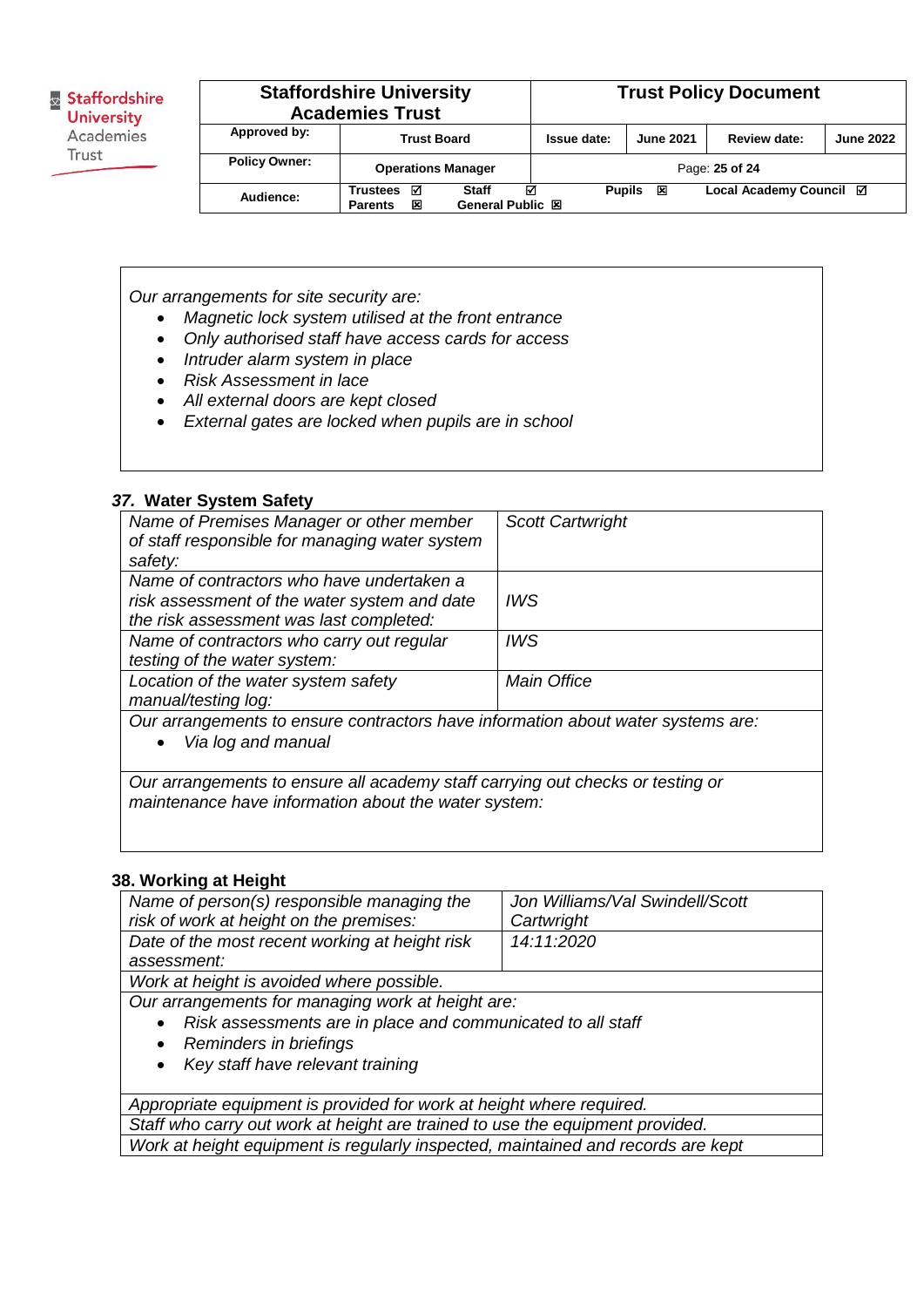| <b>Staffordshire University</b><br><b>Academies Trust</b> |                                      |                                       |               | <b>Trust Policy Document</b> |                         |                  |
|-----------------------------------------------------------|--------------------------------------|---------------------------------------|---------------|------------------------------|-------------------------|------------------|
| Approved by:                                              | <b>Trust Board</b>                   |                                       | Issue date:   | <b>June 2021</b>             | Review date:            | <b>June 2022</b> |
| <b>Policy Owner:</b>                                      | <b>Operations Manager</b>            |                                       |               |                              | Page: 26 of 24          |                  |
| Audience:                                                 | ☑<br>Trustees<br>図<br><b>Parents</b> | ☑<br><b>Staff</b><br>General Public 図 | <b>Pupils</b> | 図                            | Local Academy Council ⊠ |                  |

| (location) and last inspected on (date).     |                         |
|----------------------------------------------|-------------------------|
| Name of person(s) responsible for inspecting | <b>Scott Cartwright</b> |
| and recording inspections:                   |                         |

## **39. Work Experience**

*in the academy premises:* 

| Name of person who has overall responsibility<br>for managing work experience and work<br>placements for Academy pupils:                                                                                                                                                                                          | Jon Williams/Vicki Eaglefield |
|-------------------------------------------------------------------------------------------------------------------------------------------------------------------------------------------------------------------------------------------------------------------------------------------------------------------|-------------------------------|
| Our arrangements for assessing potential work placements, arrangements for induction<br>and supervision of students on work placement are:<br>All arrangements are carried out ahead of placement once approved by<br>$\bullet$<br>Headteacher.<br>All students are supervised by the class teacher.<br>$\bullet$ |                               |
| The name of the person responsible for the<br>health and safety of people on work experience                                                                                                                                                                                                                      | Jon Williams/Val Swindell     |

*Our arrangements for managing the health and safety of work experience students in the Academy are:*

- *All arrangements are carried out ahead of work placements*
- *All paperwork is completed giving insurance details etc., ahead of placement*

## **40. Volunteers**

| Name of person who has overall responsibility                                             | Jon Williams/Vicki Eaglefield |  |  |  |
|-------------------------------------------------------------------------------------------|-------------------------------|--|--|--|
| for managing/coordinating volunteers working                                              |                               |  |  |  |
| within the academy:                                                                       |                               |  |  |  |
| Volunteers are considered as a member of staff and all health and safety arrangements     |                               |  |  |  |
| including induction and training must apply. Arrangements for the induction of volunteers |                               |  |  |  |
| are:                                                                                      |                               |  |  |  |
| DBS carried out where necessary<br>$\bullet$                                              |                               |  |  |  |
| Induction information given prior to start date<br>$\bullet$                              |                               |  |  |  |

*ID documents checked*

## **41. Gas Safety**

| Name of person(s) responsible for managing<br>the gas safety systems on the academy<br>premises: | <b>Scott Cartwright</b> |
|--------------------------------------------------------------------------------------------------|-------------------------|
| Date of the most recent gas line test (5 yearly):                                                | 28/06/2019              |
| Date of the most recent gas system test:                                                         | 17/03/2020              |